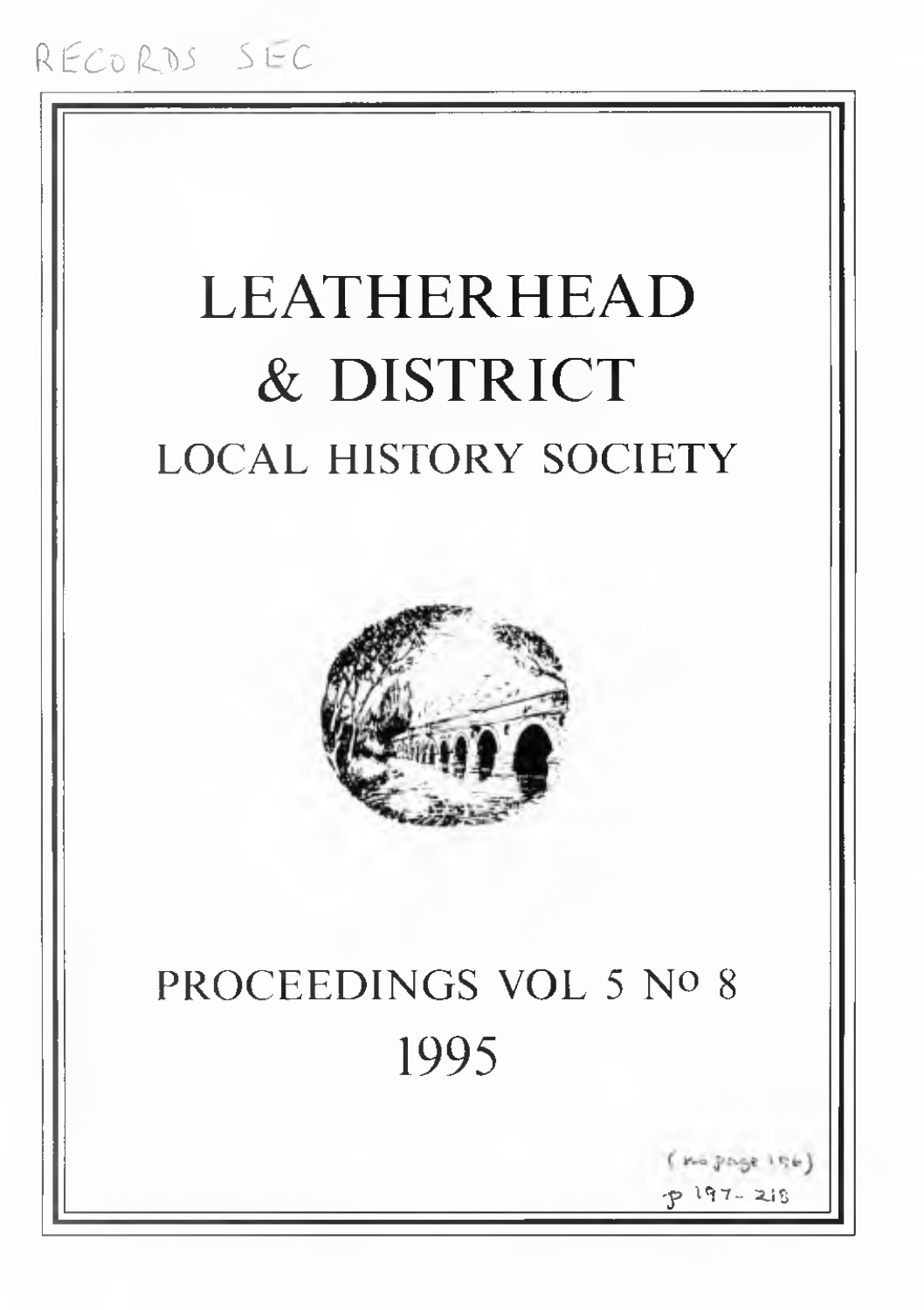## **SECRETARIAL NOTES**

The following Lectures and Visits were arranged during 1995:

| January 20th   | Lecture: "Ranmore in Bookham", by Stephen Fortescue.                                                                                     |
|----------------|------------------------------------------------------------------------------------------------------------------------------------------|
| February 17th  | Lecture: "Old Palace, Croydon", by Liz Walder.                                                                                           |
| March 17th     | Lecture: "A Year in the Life of Polesden Lacey", by Bruce Edwards.                                                                       |
| March 22nd     | Joint visit with LCA to Old Warwick Town and Castle.                                                                                     |
| April 21st     | The 48th Annual General Meeting, followed by a Lecture: "Early Fliers and Flying<br>from Farnborough and Brooklands", by Gordon Knowles. |
| May 19th       | Lecture: "A History of Epsom", by John Furness.                                                                                          |
| May 20th       | Ashtead Common Walk, led by Bob Warnock.                                                                                                 |
| June 9th       | Visit to Walthamstow, led by Joan Kirby.                                                                                                 |
| July 7th       | Visit to Brooklands, led by Gordon Knowles.                                                                                              |
| September 15th | Lecture: "The 1840's Commune at Ham Common", by Julie Latham.                                                                            |
| September 20th | Visit to Strawberry Hill, led by Linda Heath.                                                                                            |
| September 30th | Effingham Walk, led by Mary and Frank Rice-Oxley.                                                                                        |
| October 20th   | Dallaway Lecture: "Surrey in Postcards", by John Gent.                                                                                   |
| November 17th  | Lecture: "Surrey Villages", by Charles Abdy.                                                                                             |
| December 15th  | Christmas Miscellany, organised by Gordon Knowles.                                                                                       |

Number 7 of Volume 5 of the *Proceedings* was issued during the year.

### **FORTY-EIGHTH ANNUAL GENERAL MEETING**

*Held at the Letherhead Institute, 21 April 1995*

The Report of the Executive Committee and the Accounts for the year 1994 were adopted. The Committee elected to serve until the next AGM and the Officers of the Society are shown below.

## **OFFICERS AND COMMITTEE FOR THE YEAR 1995/6**

| JILL GODFREY; H. G. KNOWLES; P. A. TARPLEE |
|--------------------------------------------|
|                                            |
|                                            |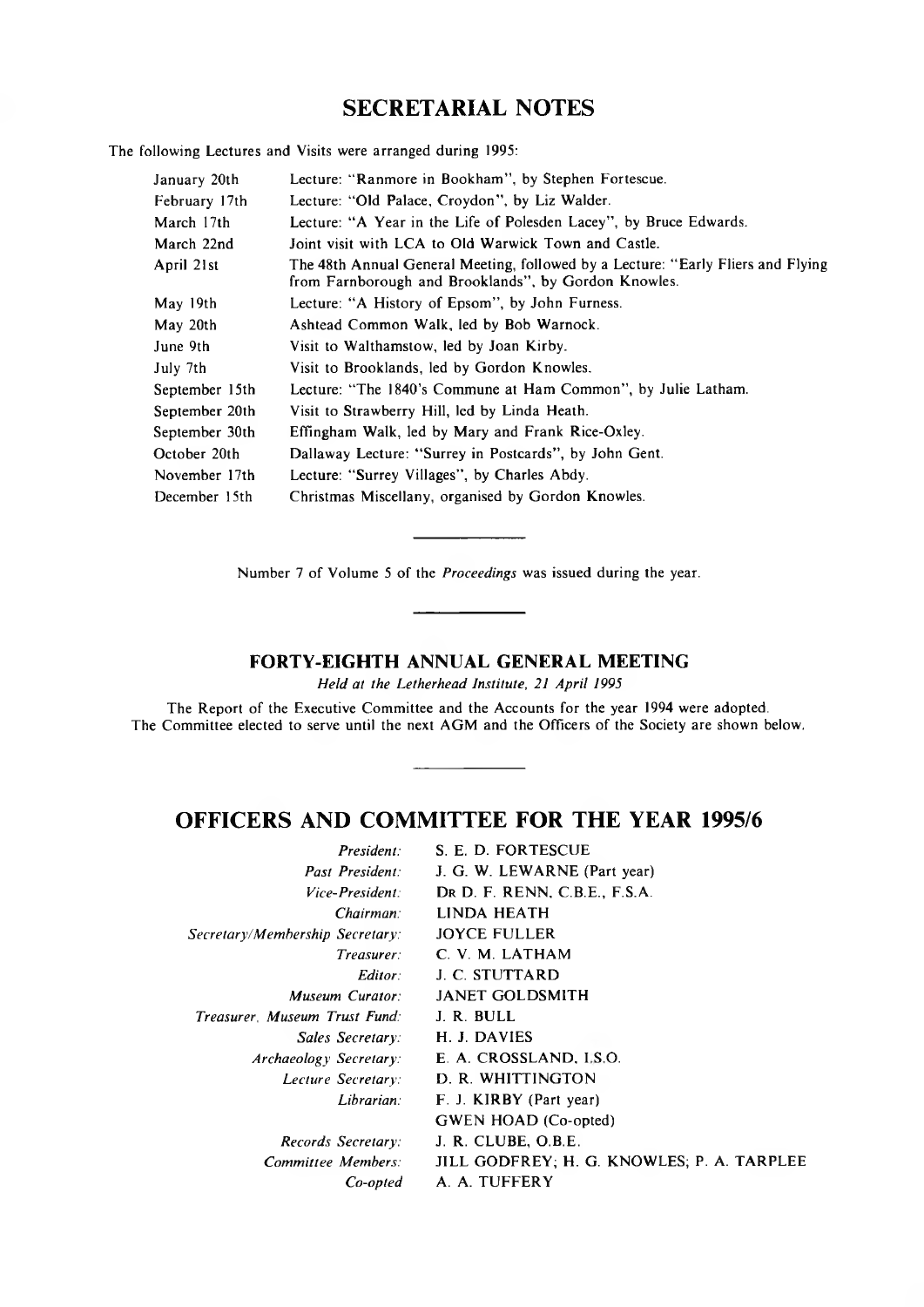# **Leatherhead and District Local History Society**

## **PROCEEDINGS**

## **Vol. 5, No. 8**

## **1995**

## **CONTENTS**

*Page*

| Occasional Notes                                                                                            |                                       |                                              |                                                                                                                                                                                                                                      |                                 |                      |             |
|-------------------------------------------------------------------------------------------------------------|---------------------------------------|----------------------------------------------|--------------------------------------------------------------------------------------------------------------------------------------------------------------------------------------------------------------------------------------|---------------------------------|----------------------|-------------|
| VE Day and VJ Day Commemorations. J. C. STUTTARD                                                            | 198                                   |                                              |                                                                                                                                                                                                                                      |                                 |                      |             |
|                                                                                                             |                                       | 198                                          |                                                                                                                                                                                                                                      |                                 |                      |             |
| John Lewarne, Norman West, Frank Kirby: An Appreciation.                                                    |                                       |                                              |                                                                                                                                                                                                                                      |                                 |                      |             |
| J. C. STUTTARD                                                                                              |                                       |                                              |                                                                                                                                                                                                                                      |                                 |                      | 200         |
| Field Marshal Viscount Montgomery at St John's School, Leatherhead,                                         |                                       |                                              |                                                                                                                                                                                                                                      |                                 |                      |             |
| 1948-66. J. C. STUTTARD<br>the same of the company of the policy of the company                             |                                       |                                              |                                                                                                                                                                                                                                      |                                 |                      | 200         |
| The Old Water Supplies of Fetcham Park. G. HAYWARD                                                          |                                       |                                              |                                                                                                                                                                                                                                      |                                 |                      | 202         |
| Col William Henry Spicer (1777-1841), The Mansion, Leatherhead.                                             |                                       |                                              |                                                                                                                                                                                                                                      |                                 |                      |             |
| J. R. CLUBE<br>the company of the company of the company of the                                             |                                       |                                              |                                                                                                                                                                                                                                      |                                 |                      | 206         |
| Royal Oak Cottages, High Street, Great Bookham. S. E. D. FORTESCUE                                          |                                       |                                              |                                                                                                                                                                                                                                      |                                 |                      | 211         |
| Hampton Cottage, Leatherhead: Notes on its construction and the building                                    |                                       |                                              |                                                                                                                                                                                                                                      |                                 |                      |             |
| of a scale-model. A. A. TUFFERY                                                                             |                                       |                                              | <b>All the second contract of the second contract of the second contract of the second contract of the second contract of the second contract of the second contract of the second contract of the second contract of the second</b> |                                 |                      | 213         |
| Septimus Welling (1850-1935): A well-known Leatherhead figure.<br>J. R. CLUBE<br>the company of the company |                                       |                                              |                                                                                                                                                                                                                                      | and the state of the state      |                      | 217         |
|                                                                                                             |                                       |                                              |                                                                                                                                                                                                                                      |                                 |                      |             |
| <i>Illustrations</i>                                                                                        |                                       |                                              |                                                                                                                                                                                                                                      |                                 |                      | Page        |
| VE Day Exhibition at St John's School Library                                                               |                                       |                                              |                                                                                                                                                                                                                                      |                                 |                      | 199         |
| $\ddotsc$<br>$\ddot{\phantom{0}}$                                                                           |                                       |                                              |                                                                                                                                                                                                                                      |                                 |                      | 199         |
| Field Marshal Viscount Montgomery, by Sir Oswald Birley                                                     |                                       |                                              |                                                                                                                                                                                                                                      | $\ddotsc$                       | $\ddot{\phantom{0}}$ | 201         |
| Old Reservoir, Fetcham Park (Plan)                                                                          |                                       | $\cdots$                                     | $\ddot{\phantom{a}}$                                                                                                                                                                                                                 | $\ddotsc$                       | . .                  | 203         |
| Fetcham Mill House and Pond, c, 1929                                                                        |                                       | $\mathbf{1}$                                 | $\mathbf{r}$                                                                                                                                                                                                                         | $\ddotsc$                       | $\ddot{\phantom{0}}$ | 204         |
| Spicer Plaque, Leatherhead Parish Church                                                                    |                                       | $\mathbf{r}$ , and the state of $\mathbf{r}$ | $\sim$ $\sim$                                                                                                                                                                                                                        | $\ddotsc$                       | $\ddotsc$            | 206         |
| Royal Oak Cottages, High Street, Great Bookham:                                                             |                                       |                                              |                                                                                                                                                                                                                                      |                                 |                      |             |
| $Pre-1965$ .<br>$\mathbf{r}$ and $\mathbf{r}$ and $\mathbf{r}$ and $\mathbf{r}$                             |                                       | $\ddot{\phantom{a}}$                         |                                                                                                                                                                                                                                      |                                 |                      | 211         |
|                                                                                                             |                                       |                                              | $\mathbf{r} \cdot \mathbf{r}$ .                                                                                                                                                                                                      | $\mathbf{z}$ , and $\mathbf{z}$ |                      | 212         |
| Hampton Cottage, Leatherhead:                                                                               |                                       |                                              |                                                                                                                                                                                                                                      |                                 |                      |             |
| $\mathcal{L}_{\mathcal{L}}$<br>Drawing by Betty Eldridge                                                    | $\mathbf{r}$ . The state $\mathbf{r}$ |                                              | $\ddot{\phantom{a}}$                                                                                                                                                                                                                 |                                 |                      | 213         |
| Scale-Model of Timber Frame by A. A. Tuffery                                                                |                                       |                                              |                                                                                                                                                                                                                                      |                                 |                      | 215         |
| Septimus Welling<br>the contract of the contract of the contract of                                         |                                       |                                              |                                                                                                                                                                                                                                      |                                 |                      | 217         |
| Armorial bearings of William Henry Spicer                                                                   |                                       | $\sim$ .                                     | $\alpha$ , $\alpha$                                                                                                                                                                                                                  | $\ddot{\phantom{a}}$ .          | $\ddot{\phantom{a}}$ | on cover iv |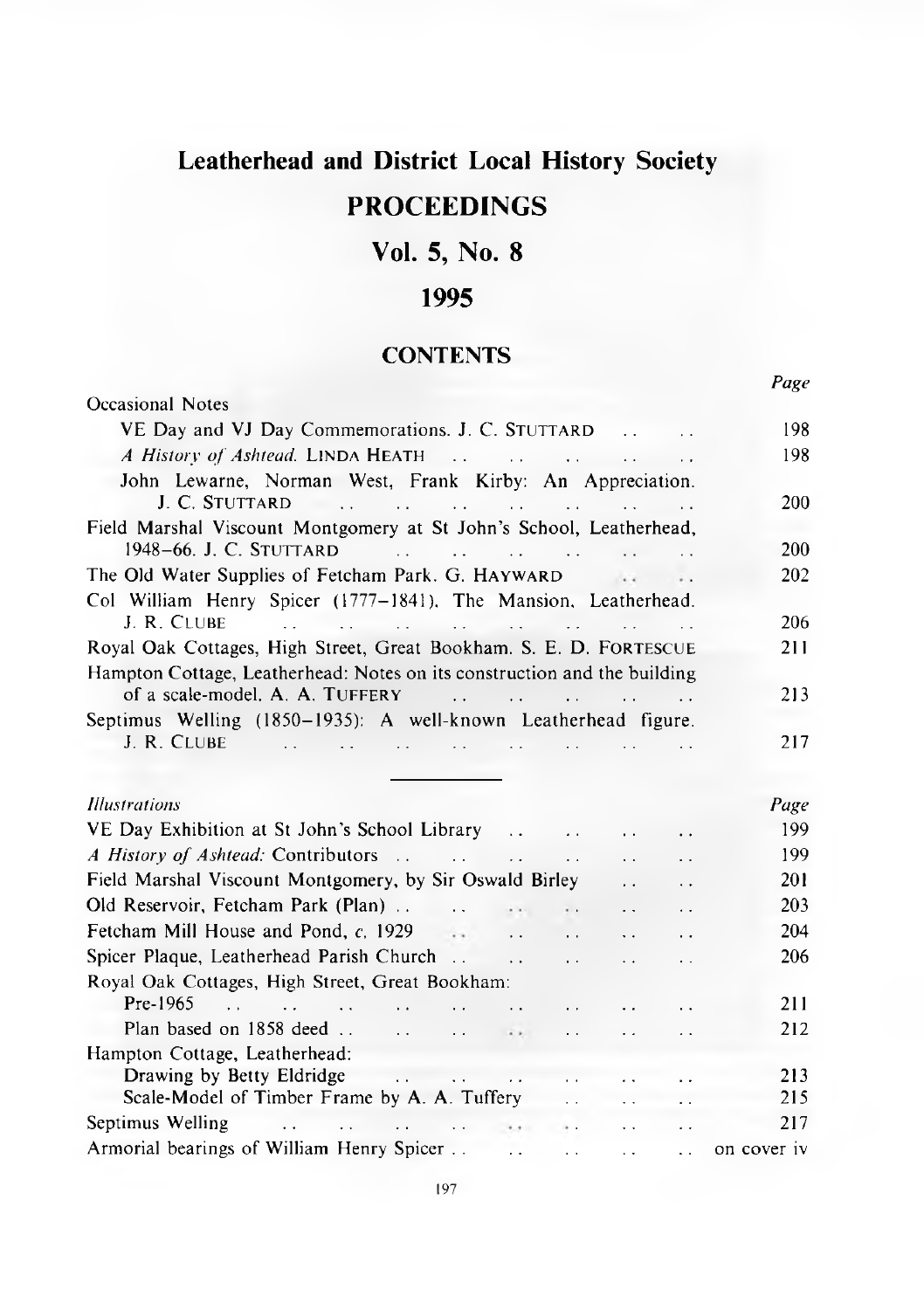### **OCCASIONAL NOTES**

#### **VE DAY AND VJ DAY COMMEMORATIONS**

The 50th anniversary of the end of the war in Europe was marked on 6th–8th May in the Leatherhead area by parties in beflagged streets, processions and special church services. Wartime memorabilia were on display at the Leatherhead Museum, St John's School and other venues, bringing back memories of the time when bombs inflicted much damage to houses, shops and schools. Ration books on show recalled the wartime food shortages while press cuttings pointed to the scarcity of all luxuries until well after the war.

The VJ Day commemorations in mid-August, though more muted, fittingly brought back memories of the Far East War and of the end of the Second World War. The churches held remembrance services and local branches of the Royal British Legion organized ceremonies at war memorials. The band of the Royal Marines gave a moving concert at Randalls Park to mark the occasion.

#### *A HISTORY OF ASHTEAD*

This book, published in October 1995, covers the history of Ashtead from the earliest times to the present day, though it deals in most detail with the 19th and 20th centuries. The Society's previous history, *Ashtead: A Village Transformed* (1977) has been out of print for many years so this new one is particularly welcome. A publication of this kind takes a long time to prepare, work being started on it about six years ago. Much time was initially taken up seeking contributors and deciding on the structure of the book, its balance and coverage. When compilation started articles in the *Proceedings* provided much of the basic information, but libraries and learned societies were also consulted. The contributors were specialists in their subjects and the book was edited by Jack Stuttard. Maps, drawings and half-tone photographs illustrate the text which is well printed and easy to read. The front and rear covers, in a handsome shade of green, add a distinct lustre to the book, with excellent evocative photographs of Ashtead village. It is hoped that the publication of this book will encourage more research to be done, leading in time to a possible future up-date.

A reception to launch the book was held at the Esso Company offices in Ermyn Way on 18th October. This was attended by the Chairman of the Surrey Council, the Chairman of the Mole Valley Council, the Surrey County Archivist and the Chairman of the Surrey Local History Council. Headteachers of schools and representatives of local Societies and Associations were also present. The reception was followed a week later by an informal party at the Leatherhead Institute for all those who contributed to the book.

LINDA HEATH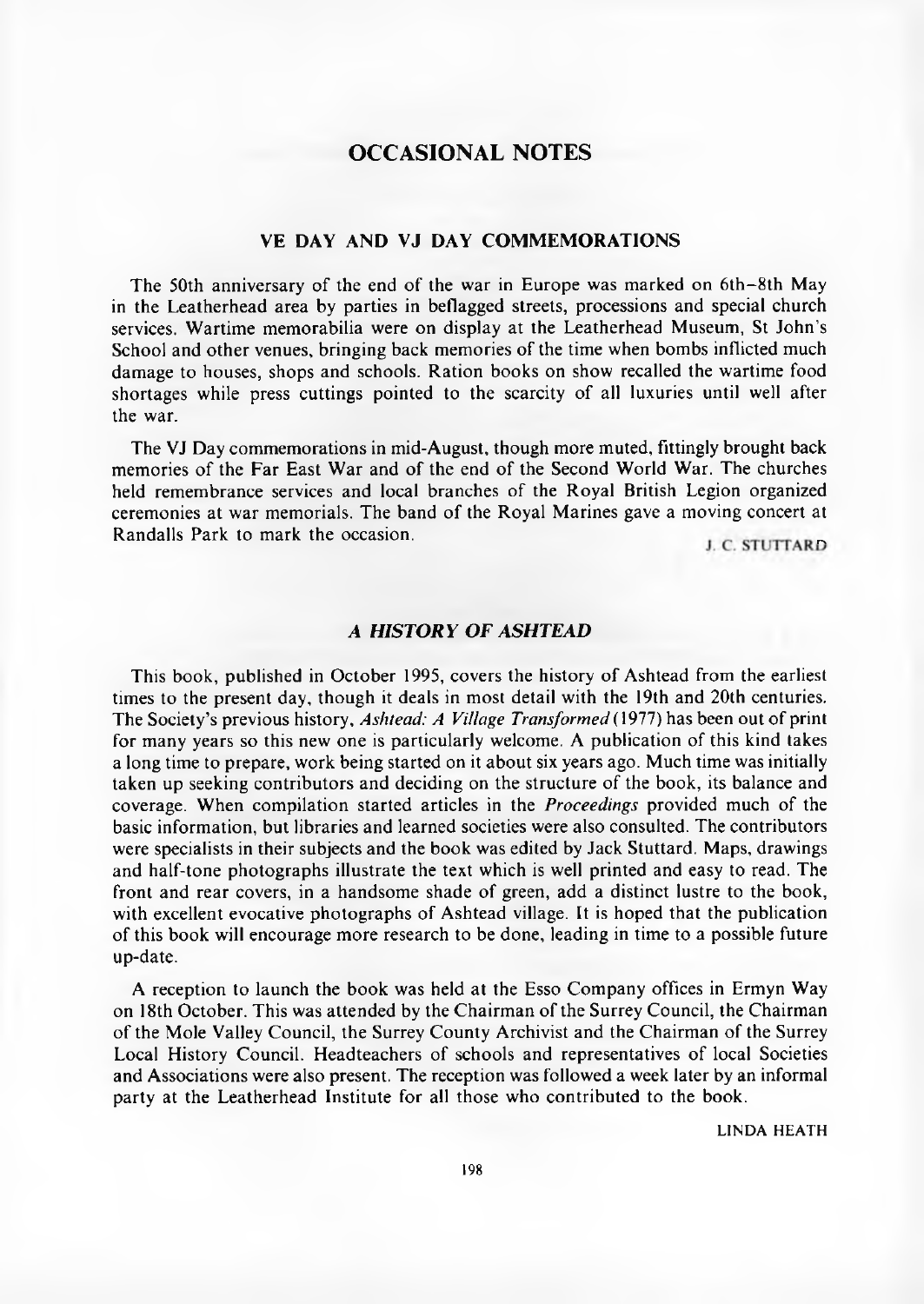

VE DAY EXHIBITION AT ST JOHN'S SCHOOL LIBRARY. Photograph by J. C. Stuttard.

<span id="page-4-0"></span>

*A HISTORY OF ASHTEAD:* CONTRIBUTORS. *Back Row:* John Hopper, Jack Willis, Cherry Pepler, Roddy Clube, Mary Cree, Alan Gillies, Richard Butler, John Derry, John Hampton, Howard Davies, Ernest Crossland. *Front Row:* Gwen Hoad, Kathleen Davies, Jack Stuttard, Linda Heath, Joan Harding. Photograph by Andrew Stuttard.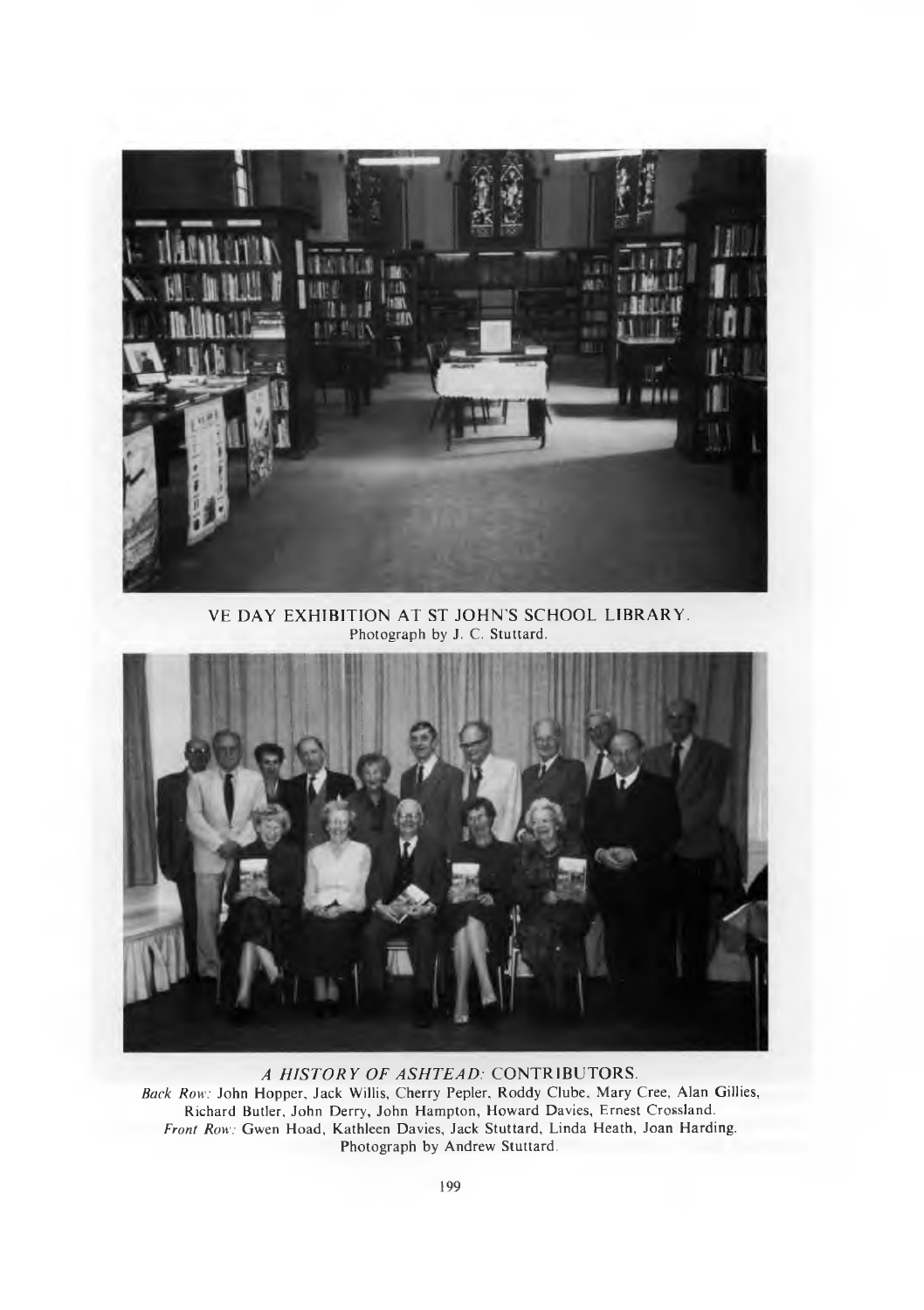#### **JOHN LEWARNE, NORMAN WEST, FRANK KIRBY: AN APPRECIATION**

This year the Society has lost three long-standing members. **John Lewarne,** who died in his 92nd year, had been a member of the Society since its very early days, becoming a Committee member in 1956, Vice-President 1976-78 and President 1979-early 1988. He was a frequent contributor to the *Proceedings* and had a deep historical knowledge of the district. He had a special interest in Fetcham and was always ready to help anyone working on its history. His wise counsel will not be forgotten. **Norman West** was also a long-serving member, with particular interest in Effingham. He held the position of lecture secretary and was responsible for maintaining the Society's large collection of slides and photographs. **Frank Kirby** was our librarian for many years and it was through him that the Society developed close relations with the Leatherhead Community Association. The contribution of all three was a lasting benefit to the Society. J. C. STUTTARD

*Errata: Procs. LDLHS,* 5 (7), 1994, p. 177, line 1, for 'No. 9' read 'No. 19'; p. 178, line 8, for 'Bogden' read 'Bagden'.

### **FIELD MARSHAL VISCOUNT MONTGOMERY AT ST JOHN'S SCHOOL, LEATHERHEAD, 1948-66**

#### By J. C. STUTTARD

IN the 50th anniversary year of the end of the Second World War it seems fitting that attention should be directed to Leatherhead's close links with Field Marshal Viscount Montgomery soon after the war. He first came to St John's School in 1948 when he reviewed the Surrey Cadet Force on one of the school's playing fields. This led to his being invited by the Headmaster, Hereward Wake, to present the school prizes the following year, which the Field Marshal readily accepted. A few months after the prize-giving he was elected a member of the School Council becoming Chairman in 1950 which he described as 'the quickest promotion of his career'. Although military duties continued to be demanding, the Field Marshal always maintained an active interest in the school's affairs. In 1951, the year after his appointment as Chairman, he managed with great energy and aplomb a series of memorable events which marked the centenary of the founding of St John's School. Through his influence a Mansion House Dinner was held in March that year to raise funds for the school, followed soon after by a Gala Film Premiere at the Odeon Theatre, Marble Arch, with H.M. Queen Mary among those present. At the end of the month he organized a Commemoration Ball at the Dorchester Hotel, attended by Earl Mountbatten of Burma. A month later he was present at the Thanksgiving Service held at the School Chapel when an address was given by the Archbishop of Canterbury.

In the years that followed the school's centenary celebrations Field Marshal Montgomery promoted many improvements at the school, including finding the funds for a new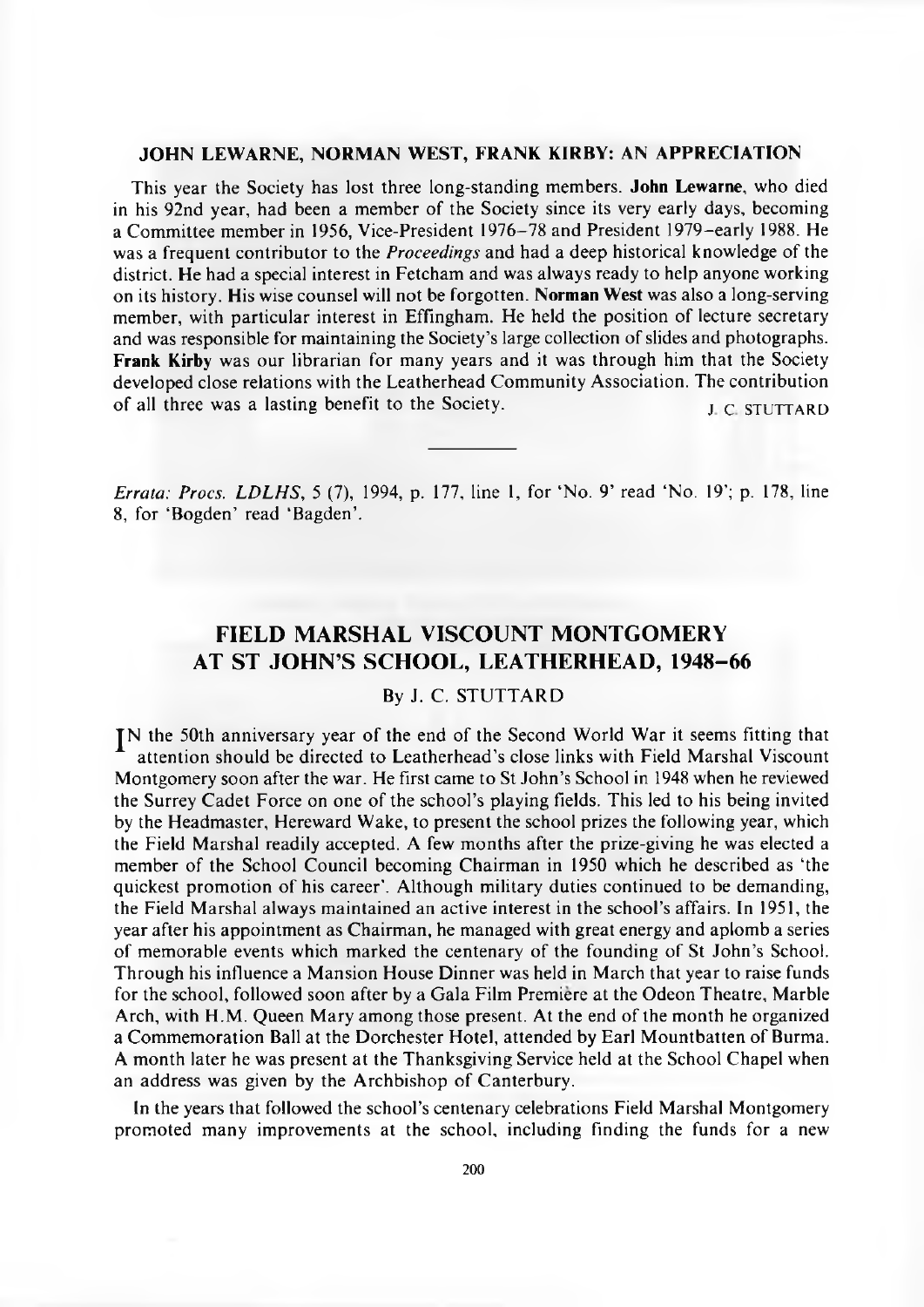

FIELD MARSHAL VISCOUNT MONTGOMERY By Sir Oswald Birley. Courtesy of St John's School, Leatherhead.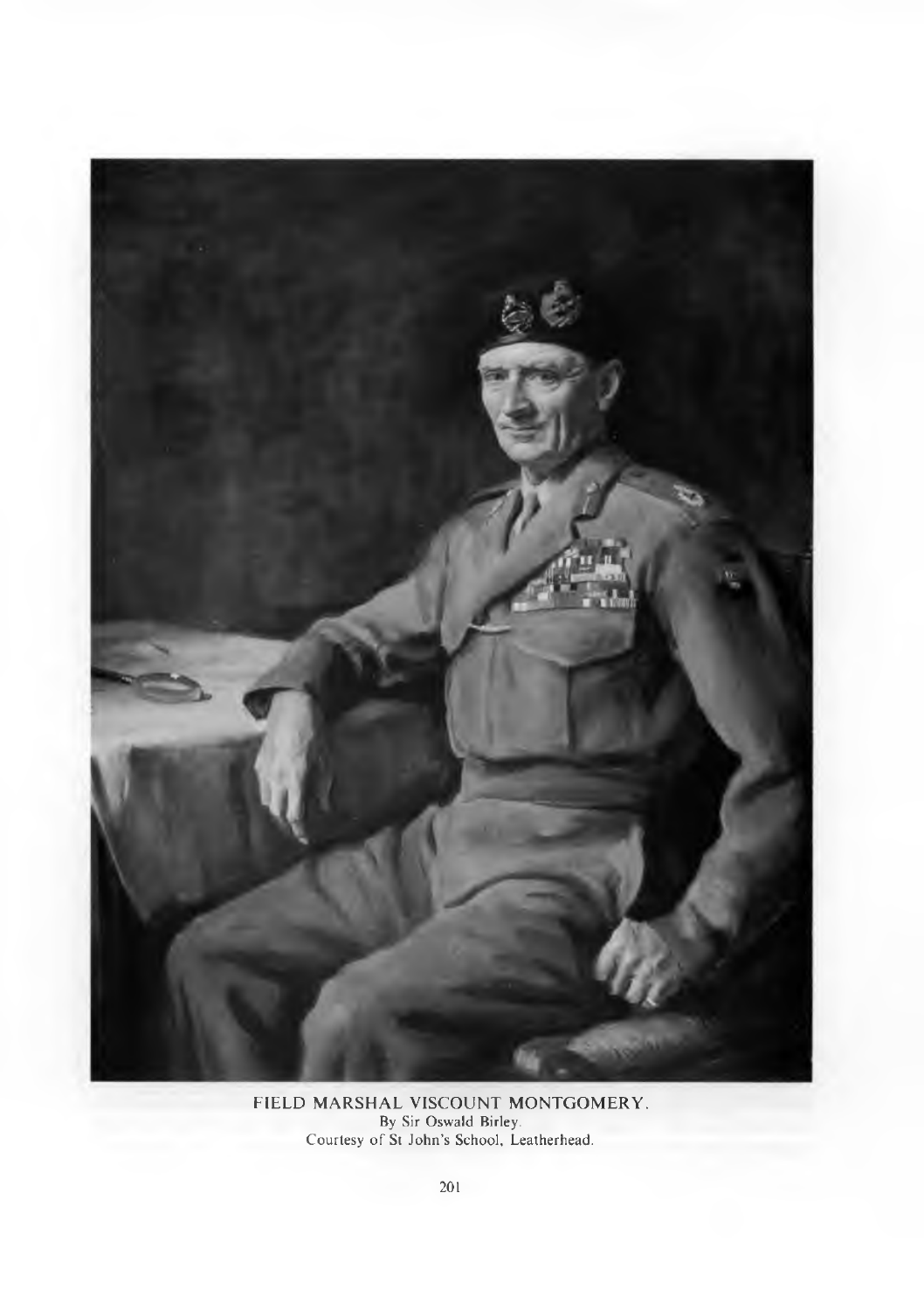Gymnasium. This was built in 1955 on the site of the old one which had been destroyed by a land mine during the war; the squash courts were also added at this time. Two years later a new science block was opened by the Field Marshal who provided a generous sum of money towards its cost. Other buildings were renovated and redecorated at his instigation. In addition, he showed a keen interest at all times in the school's sport and social activities.

Field Marshal Montgomery's most notable contribution to St John's School was his enthusiastic support for a new chapel. It was due to his initiative that an anonymous friend agreed to provide the money needed for its building. He also successfully persuaded Seely & Paget, a leading architectural firm under Lord Mottistone, to design the chapel. The foundation stone was laid by the Field Marshal in the spring of 1962 and the new chapel was dedicated by the Bishop of Guildford in June the following year. The former chapel became the school library and when Field Marshal Montgomery left the school in 1966 he gave signed copies of his memoirs and other publications to it, including also many books presented to him by war leaders and politicians.

### **THE OLD WATER SUPPLIES OF FETCHAM PARK**

#### By G. HAYWARD

<span id="page-7-0"></span>**W**/HEN Arthur Moore bought the Fetcham Park estate in 1705 he spent much money improving the property and in particular sought ways to supply water to the garden and house.' Contemporary and later evidence showed how well he succeeded in this. Celia Fiennes' account of her journeys in the area between 1710 and 1712 told of the 'fine pond which ran across the breadth of the gardens and orchards' (there are traces of this pond still in Rookery Close); she also referred to 'another great pond' and to a fountain which could blow jets of water 20 yards, all the water being brought 'up the hill' from Leatherhead at 'vast expense'.2 These facilities were confirmed by two documents dating from soon after the death of Arthur Moore in 1730 when Fetcham Park was sold: they both referred to 'strong leaden pipes' which furnished the house with water, and to the 'large engine' at the 'six acres of springs' (Mill Pond) which served the 'canals, basins and reservoir' at the house.<sup>3</sup> The sale showed the great cost of Moore's water enterprise, the leaden pipes being valued at £2,000 as against £2,700 for all the rest of the house.

The engine at Fetcham Mill was described as providing 'excellent water' for Fetcham Park in the 1780s.<sup>4</sup> There were, however, two mills at that time, a water mill at the Mill Pond and a windmill between the top of The Mount and Park Farmhouse. The water mill was said to have had three pairs of stones and to have been powered by an iron overshot water wheel, 12 ft. in diameter which also drove a water pump for Fetcham Park.<sup>5</sup> Not many years ago water pipes were discovered at Fetcham Pond, and where the canal at Fetcham Park ended. As for the windmill near the farm, this could have been used as a pump which would have created a vacuum in the pipe line serving the house, whereas the pump working off the water wheel at the Mill Pond would have pushed the water uphill rather than sucking it. The windmill ceased to be insured by the Hankey Estate about 1804 and had gone out of use. The discovery of the lead pipe near the water wheel strongly suggested that there was a pump here and the wooden pipes at different levels could have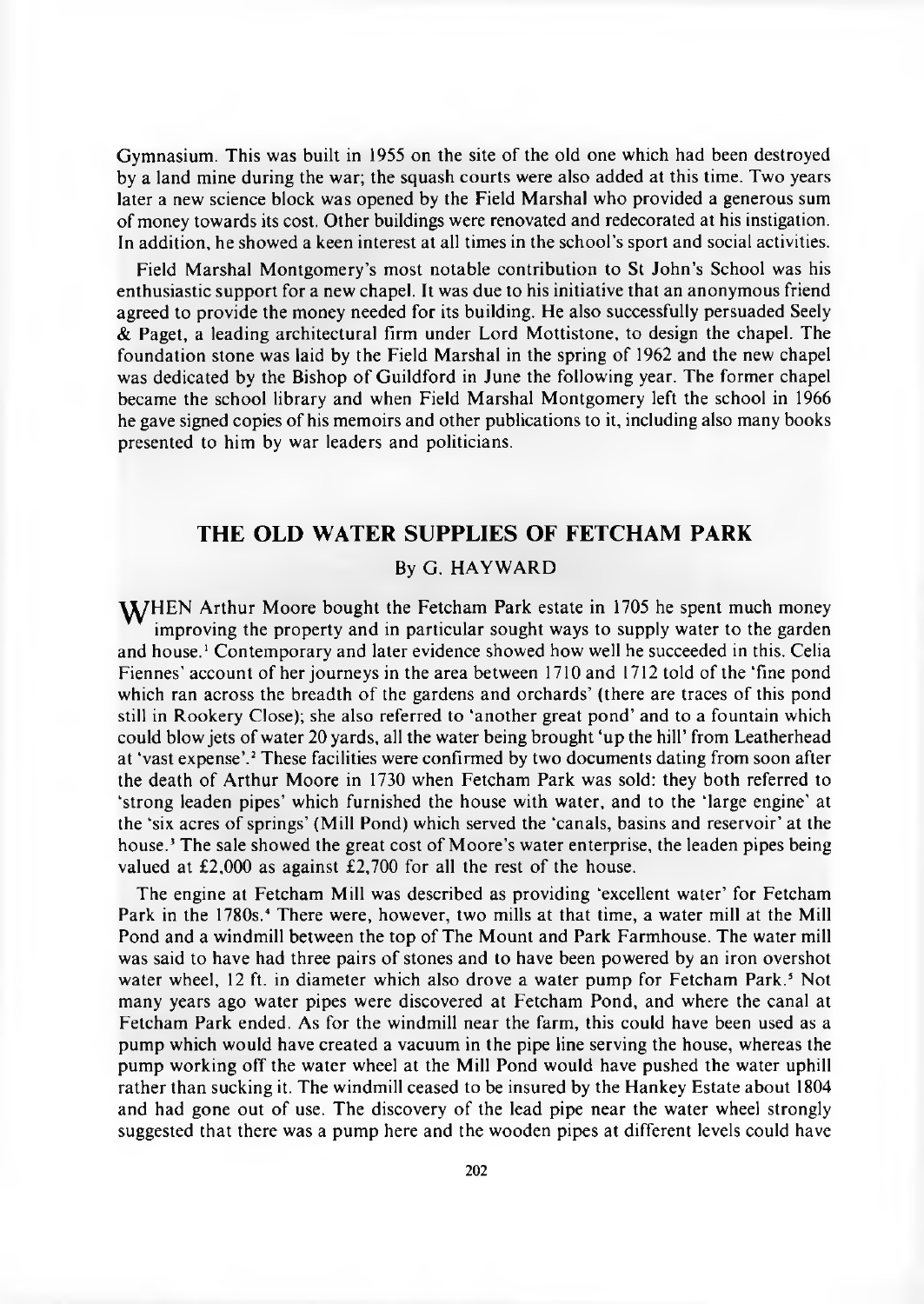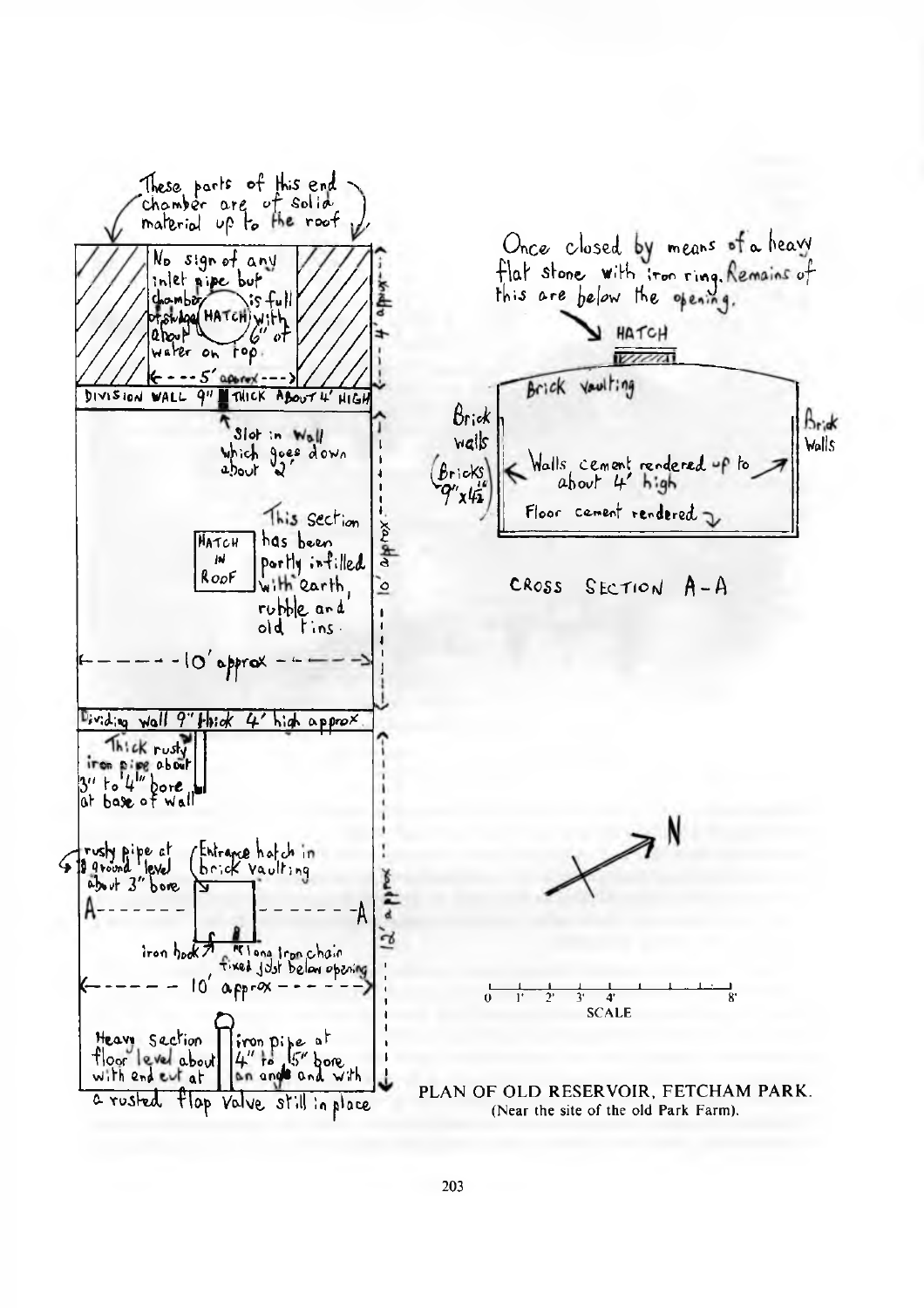

FETCHAM MILL HOUSE AND POND,  $c$ . 1929. Courtesy, Mrs J. Paton.

fed the overshot water wheel, the lower pipe coming into use when the pond level was lower.<sup>6</sup> Since the mill wheel would have turned normally only when corn was required to be ground presumably the miller had to be told when the wheel should be turned just for pumping. The pump may have been permanently connected to the water wheel with any surplus water at Fetcham Park being allowed to flow back to the Mill Pond via the ornamental ponds. There would then only have been the need to communicate with the miller if there were not much corn being grounded.

Some of the water pumped through pipes from the Mill Pond to Fetcham Park was held in a reservoir, or there may have been more than one. Underground chambers were reported to exist in gardens near the site of the old Park Farm and an investigation of one of these was made by Ernest Crossland and the writer in 1991 (see plan). The chamber was found to have been a former reservoir, neatly built of brick with a brick vaulted roof and cement rendering to the floor and walls inside up to 4 ft. high. There were three sections in it, the last of which had two exit pipes at ground level, one of which had a flap valve lifted by means of a chain hanging below the opening hatch. The other exit pipe had no sign of ever having a flap valve but as it was at base level there would have been a continuous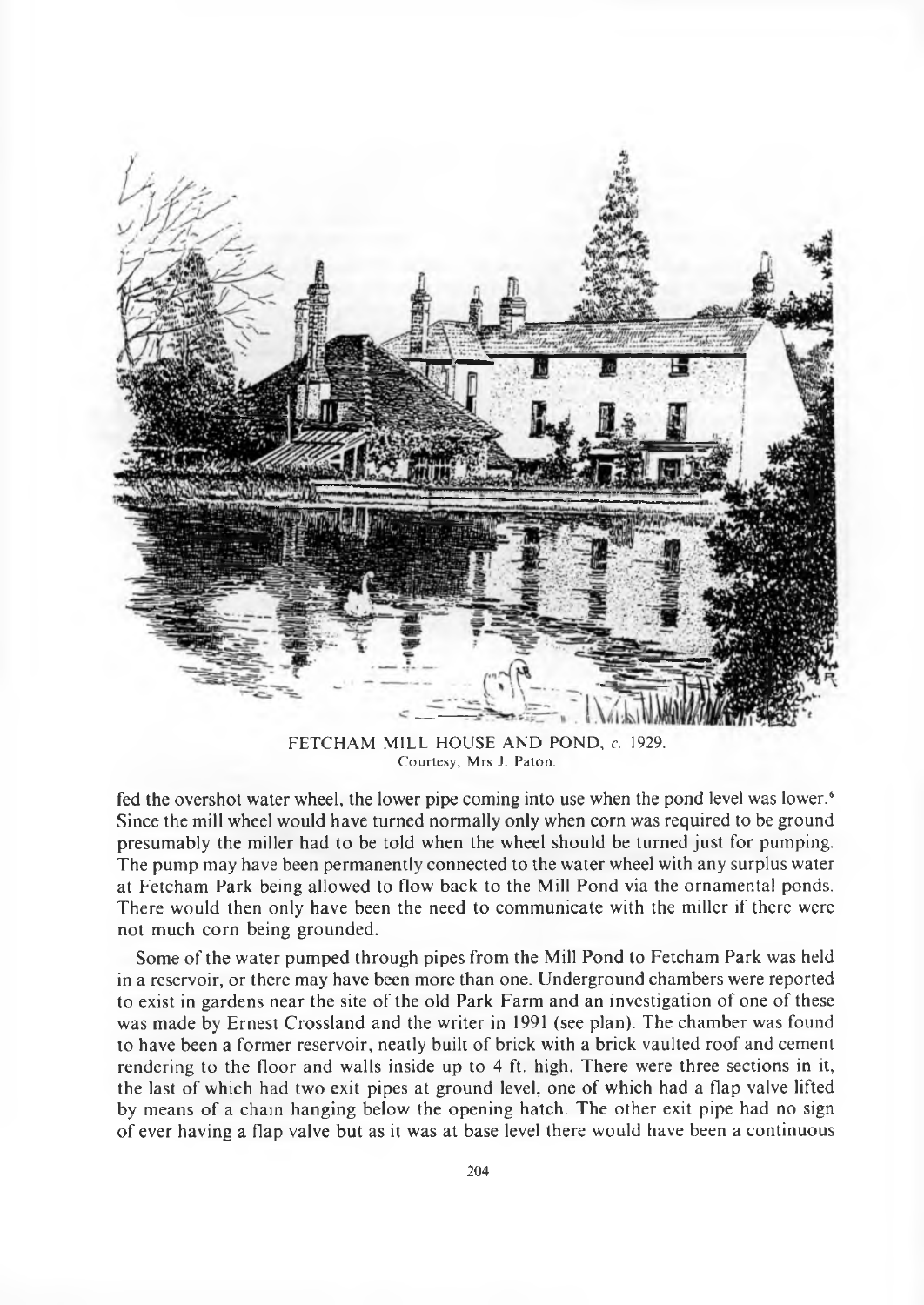flow of water through this pipe unless controlled at the other end wherever that was. Perhaps the flap valve was for the purpose of controlling the supplies of garden or stables' water whether for a small tank in the area of the house of even for an icehouse reservoir lower down the hill. A believed second reservoir, not inspected as its opening was covered with a very heavy stone, was probably the earlier of the two.

It is not certain when the water regime at Fetcham Park ceased to operate. A general map of Fetcham in 1777 and another in 1813 showed the canals and Hassell's picture of 1823 seemed to include the lake but this may not be so.7 None of these features appeared on a  $1870$  map<sup>8</sup> so the old water system must have been given up sometime in the midcentury years whilst the Hankey family occupied Fetcham Park.\* The reservoir near the house was, however, still being supplied from the Mill Pond as late as 1911, proved by the Fire Brigade records of the fire at Park Farm on 14 August that year. Mains water which came to the district in 1884 probably topped up the reservoir. The supply of water from the Mill Pond may have stopped at the time of the fire at Fetcham Mill in August 1917 as the pumping operation was dependent on the working of the water wheel. The disused rusty iron, overshot water wheel survived into the late 1950s when Fetcham Mill House was demolished and the appearance of the water wheel then gave the impression that it had not turned for many years.

#### **NOTES**

- 1. F. B. Benger, 'Fetcham Park', *Procs, LDLHS*, 2 (1), 1957, pp. 19-29.
- 2. C. Morris (ed.), *The Journeys of Celia Fiennes* (1947).
- 3. SRO 19/9/39; Bodleian Library, Ms North 6/24.
- 4. James Edwards, 'Companion from London to Brighthelmstone', *Procs, LDLHS*, 5 (3), 1990, p. 82.
- 5. J. Hillier, *The Water Mills of Surrey* (1951); help from Peter Tarplee was appreciated on the Fetcham water wheel.
- 6. A. T. Ruby, 'Wooden Waterpipes at Fetcham', *Procs, LDLHS*, 1 (6), 1952, (note inside front cover); S. E. D. Fortescue in *Fetcham Parish Magazine* (October, 1947).
- 7. J. Richardson, 'Survey of Fetcham Park Estate (1777), *Procs, LDLHS*, 2 (5), 1961, p. 134 (in article by A. T. Ruby); J. G. W. Lewarne, 'Fetcham Enclosure Award, 1813', *Procs, LDLHS*, 3 (1), 1967, pp. 14-18; F. B. Benger, (1957) *op. cit.,* facing p. 25.
- 8. Copy of 1870 map kindly supplied by John Henderson.

<sup>\*</sup> The Hankey family resided at Fetcham Park from 1788 to the early 1920s.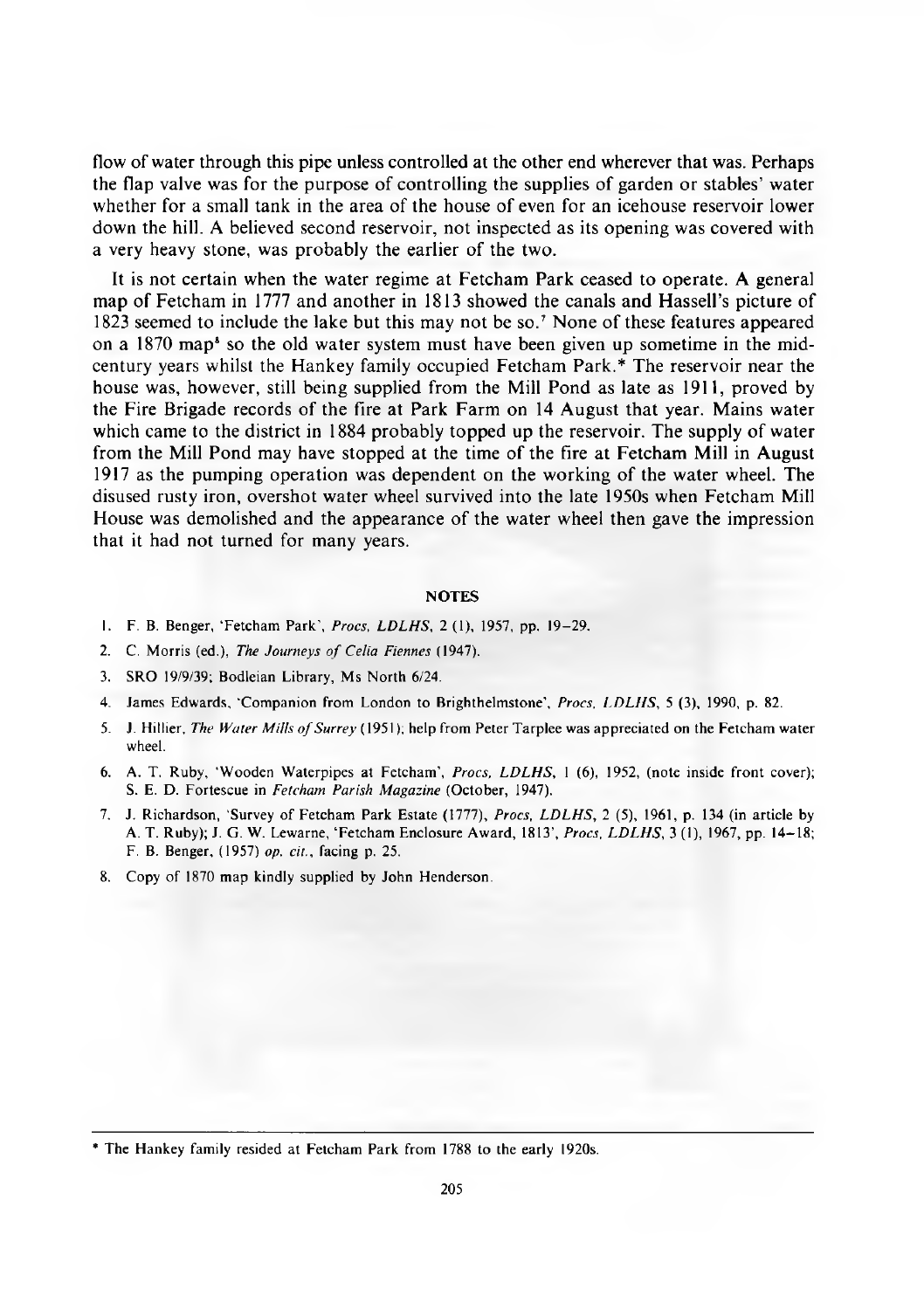## **COL WILLIAM HENRY SPICER (1777-1841) THE MANSION, LEATHERHEAD**

By J. R. CLUBE

THE Proceedings of the Society for the year 1990 referred to a serious fire which broke out in Leatherhead Parish Church in 1989 and which threatened to destroy the whole building. It appears to have started in the North Transept, an area which, until 1867, traditionally belonged to the owners of *The Mansion.* When the debris was cleared away, the vault of the Spicer family, containing the remains of William Henry Spicer, his wife and daughter, was revealed. The family owned *The Mansion* from 1820 to 1845.

The large plaque to William Henry Spicer and his wife, Maria Charlotte, survived the fire and is reproduced below.



SPICER PLAQUE: LEATHERHEAD PARISH CHURCH. Photograph by J. R. Clube.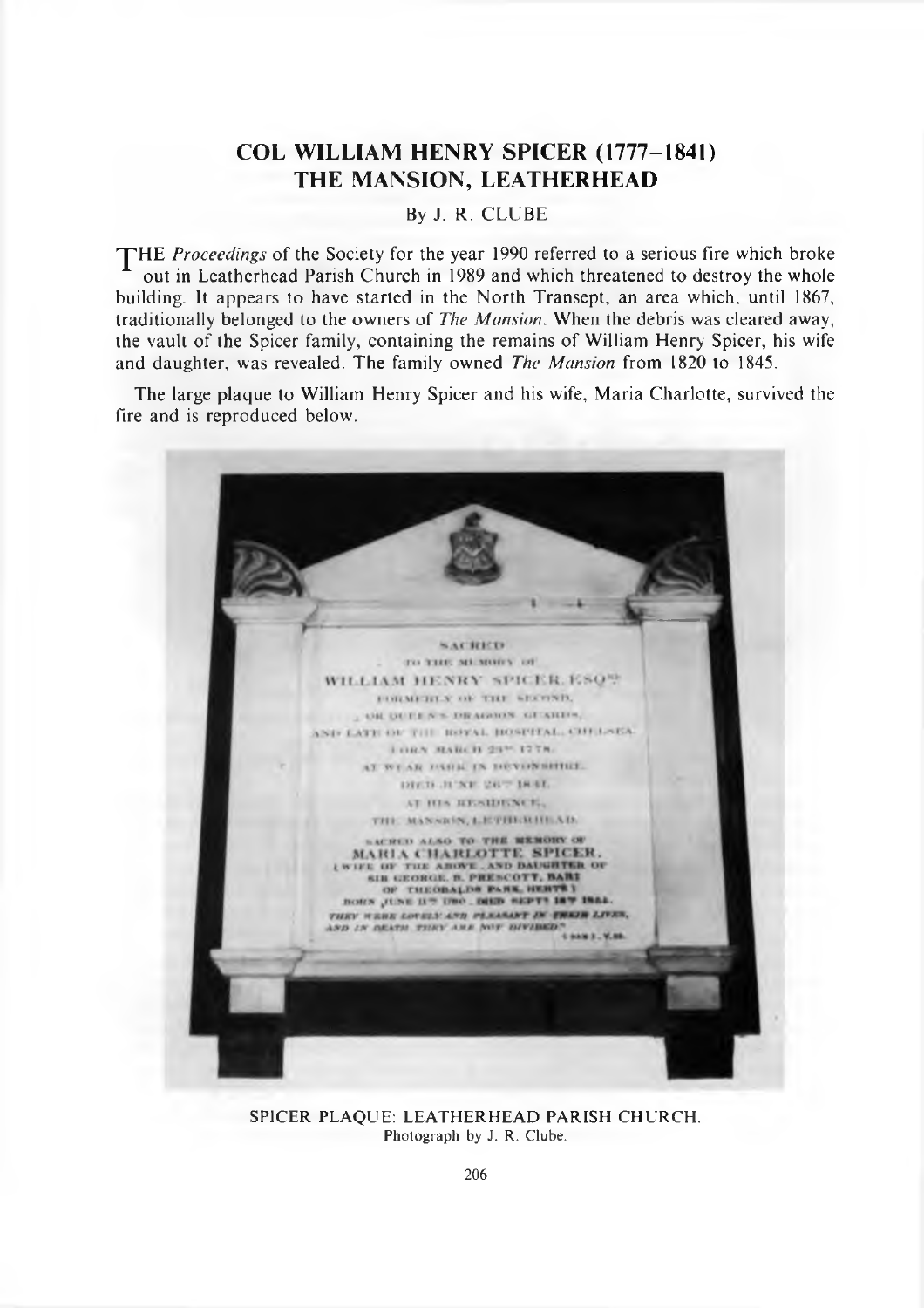It is curious that the plaque contains no mention of Army rank and this cannot have been an oversight. In contemporary Directories William Henry was listed as 'Col Spicer' and we can be sure that he was normally accorded this title. While serving with the Royal Hospital, Chelsea, he was addressed as either 'Col' or 'Mr'.<sup>1</sup> It seems only right that we should use the courtesy military title here.

The plaque provides a useful starting point for examining the history of the Spicer family, but it gives his date of birth as 1778 whereas Topsham parish records, in which *Wear Park* his birthplace stands, give the year as 1777. The Colonel was one year older than he thought. *Wear Park*, mentioned in the plaque, was a mansion in the hands of the Spicer family from 1760 to 1804 when it was sold by the Colonel's eldest brother, William Francis Spicer, to Sir John Thomas Duckworth. It is today the clubhouse of the Exeter Golf and Country Club.

#### **The Spicer Family**

The Spicer family into which William Henry Spicer was born held a grant of arms and had a pedigree going back to the early 16th century. His antecedents were for the most part merchants in Exeter, some holding positions of authority, and apparently wealthy. His father, William Spicer, was twice married, his first wife, Mary, dying in 1762. Henry was a son of the second marriage: his mother was Elizabeth, nee Parker, the widow of Thomas Baring who had died in 1758. William and Elizabeth were married at Exeter St Leonard's on 9th January 1763. Between 1763 and 1780 six boys and five girls were born in addition to the two boys surviving from the first marriage. William Henry, known in the family as Henry, was the youngest son. Several of the boys served in the Army.2

#### **Military Service**

William Henry Spicer joined the 27th Light Dragoons as a Cornet in 1795, transferring to the 5th Dragoon Guards with the rank of Lieut, in 1796. There followed his first spell of service in Ireland. He transferred again to the 2nd Queen's in July 1799 to join his brother William Frederick. In 1800 he became a Troop Commander with the rank of Captian. In 1803, following an attempted seizure of Dublin Castle, the Regiment was sent to Ireland returning to England in January 1806. In the spring of 1809 the Regiment was warned to prepare for an operation to destroy the French held port of Antwerp. William Henry embarked on 23rd July but the Earl of Chatham, the Force Commander, decided against a direct assault and landed the army on the island of Walcheren instead. The operation became a disaster and as the island terrain was in any case unsuitable for cavalry the Regiment was reembarked and returned to Canterbury in September 1809.<sup>3</sup> Shortly after this William Henry married and retired from the Army.

#### **Marriage**

William Henry married Maria Charlotte Prescott at St Marylebone Church in London on 29th January 1810.4 There were four children: Elizabeth Maria Jane, baptised 20th January 1811 and later to marry a barrister, Samuel Jay; William Henry, baptised 11th June 1812 and called to the Bar in 1840; Charles, baptised at the Royal Hospital Chapel on 13th June 1816; and Charlotte, born 1820, baptised in Leatherhead in 1822; she is interred in the family vault.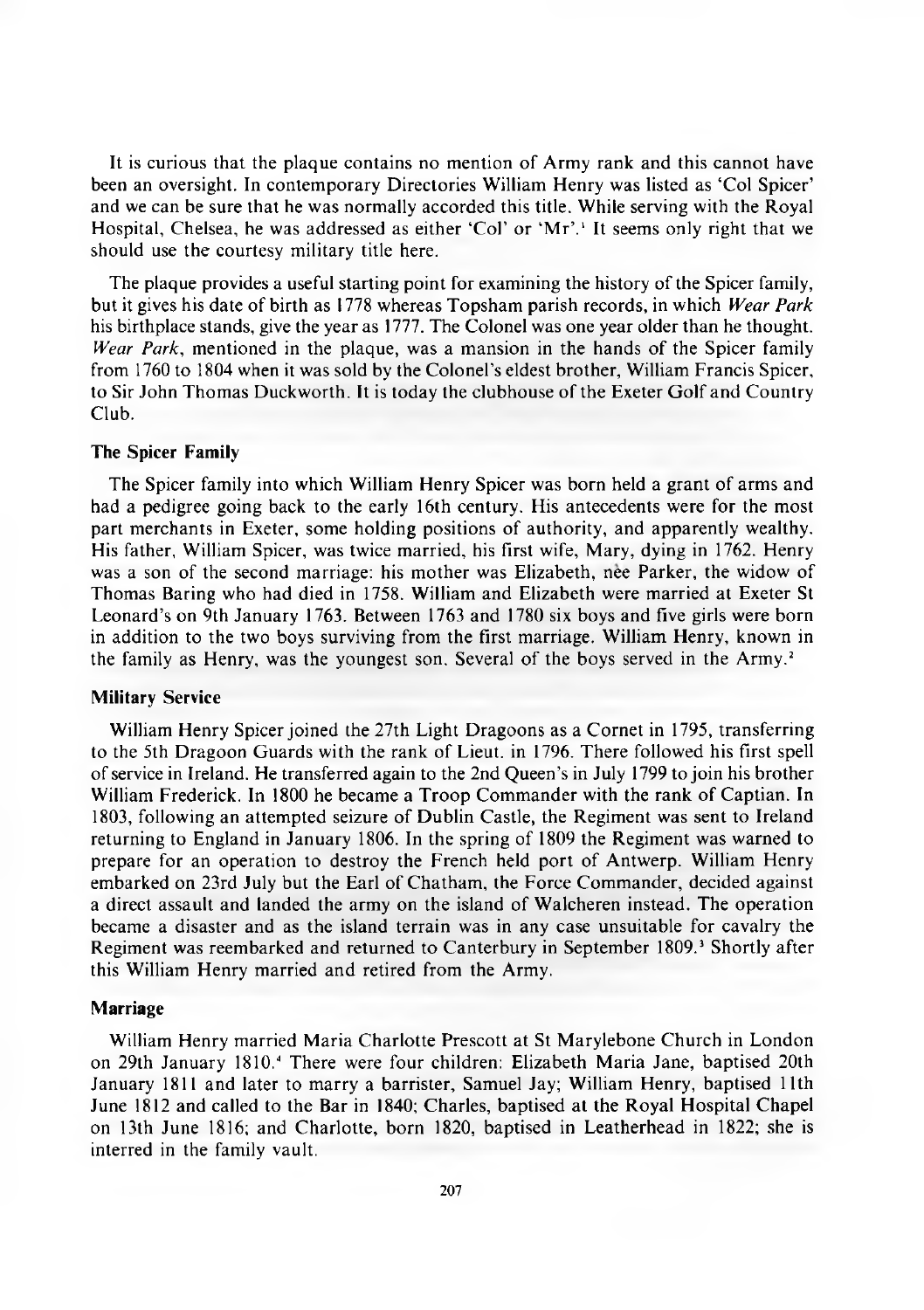#### **Royal Hospital, Chelsea**

Following his retirement from the Army Spicer was appointed Deputy Treasurer of the Royal Hospital on 12th October 1812, a post he held until it was abolished in 1836.<sup>5</sup> With the position went comfortable family accommodation. Among colleagues he would have met Dr Charles Burney, organist at the Hospital, and probably Fanny Burney when she was looking after her father before he died in the Hospital in 1814.

The scope of the Deputy Treasurer's post was broad. It dealt with every aspect of the hospital's finances, including the pay of In-pensioners and Out-pensioners, correspondence with the War Office and the Treasury, and presentation of accounts to the Board and the Public Auditor.

A major part of the Colonel's work, however, lay with the examination and payment of claims for Army Prize Money under the Act of 1811 promulgated by Lord Palmerston. By making this the responsibility of the Royal Hospital, unclaimed money could be accumulated to form a good endowment. The scale of the work expanded greatly with the claims resulting from Waterloo and the Peninsular War. On one occasion, in July 1817, the Deputy Treasurer was awarded £200 gratuity because of the increase in the work.<sup>6</sup> Regarding Waterloo he tried to get a final statement in 1819, but the Agents Smith and Forsyth replied, "in the hurry of business we paid a number of sums twice over, sometimes to the same person, sometimes to relations, and to different persons of the same name  $\ldots$  we shall be glad when all are paid  $\ldots$ "

In 1833 under the terms of the Act for the Consolidation of the Offices of the Paymaster General, it was decreed that all unnecessary offices were to be abolished as opportunity occurred. In fact advances in banking practice had rendered the Colonel's post virtually redundant, and the accounting duties could be handled by the First Senior Clerk. The Colonel was instructed in 1836 to prepare for the Paymaster General a statement of all legacies and funds, in addition to the Unclaimed Prize Money Fund.<sup>8</sup> The volume of paper and records required in this Prize Money work was such that when the Colonel was about to hand over this responsibility to the Paymaster General in 1836 it was agreed that the whole of his office accommodation, including his own office, would be retained to store the Prize Rolls, books and vouchers and that an office keeper and messenger would be needed to man it.

The reorganisation which led to the closing of the Deputy Treasurer's and other offices cannot have come as a surprise to the Colonel and his colleagues. The instigator was Lord John Russell who introduced the Reform Bill into Parliament in 1831 and 1832. He was Paymaster General from 1830 to 1834 and more importantly Treasurer of the Hospital. The effect of his reforms was to reduce the salary bill of the Hospital by £3000, or by one-third.

#### **Retirement**

On the Colonel's retirement from the Hospital its Secretary, Richard Neave, sent him a letter dated 8th November 1836 addressed to his home in Leatherhead. The final paragraph read: 'The Lords and other Commissioners direct me to state that they cannot omit the expression of their regret at the discontinuance of your services, nor of the sense which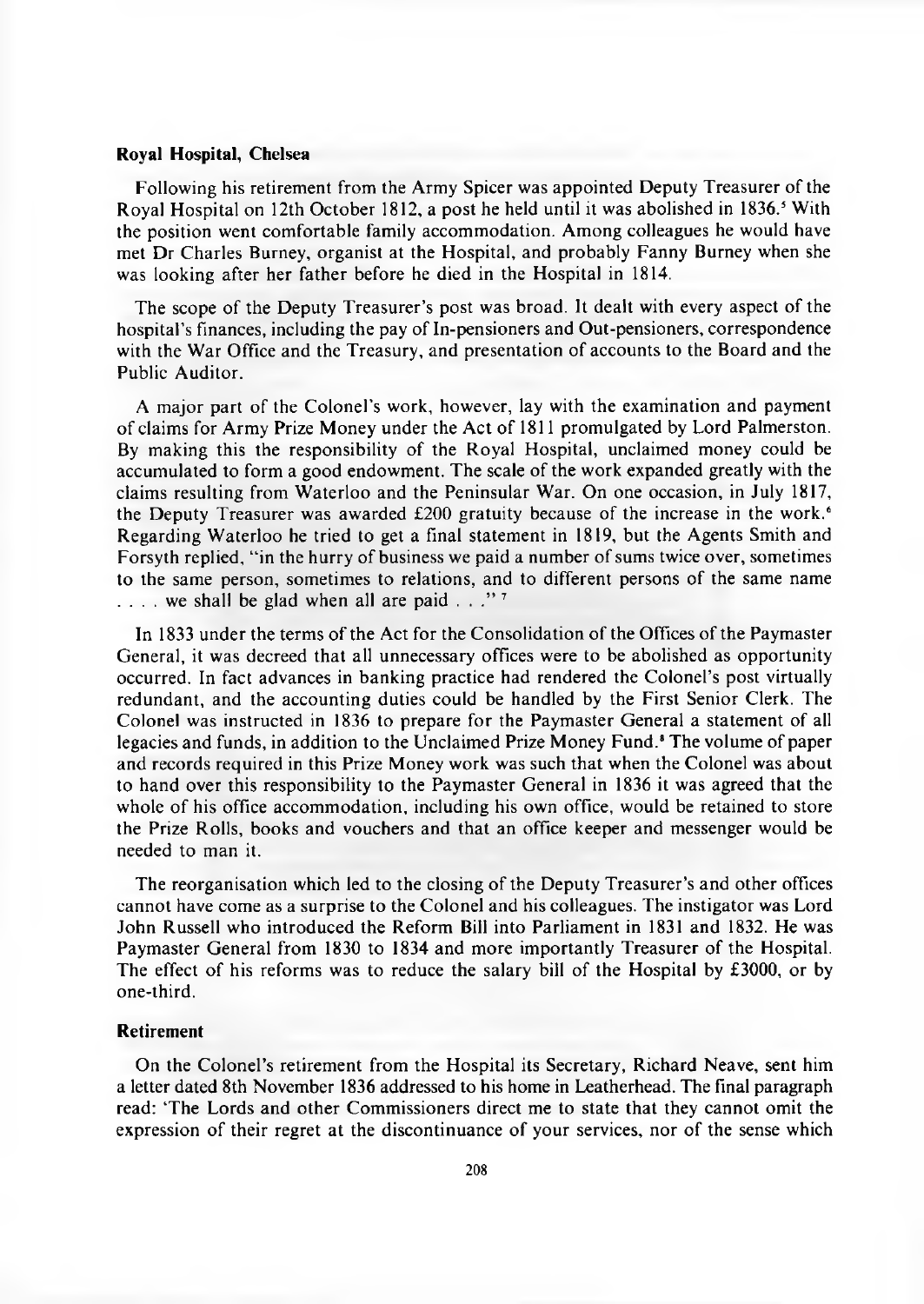they entertain of the zeal and attention with which you have performed your duties as Deputy Treasurer for so many years  $\ldots$ ".<sup>9</sup>

#### **Residence in Leatherhead**

The Spicer family arrived in Leatherhead in 1819 or 1820. The Land Tax record for 1819 shows the Colonel was the occupier of premises owned by de Crespigney Esq., and in 1820 was both owner and occupier. No address is given but the amount of tax shows that this was *The Mansion.'°*

Peter Champion de Crespigney had become the owner of *The Mansion* and nearby properties through the inheritance of his wife Emelia. She was the daughter of William Wade, and in 1816 inherited a third share of her father's extensive estate in Leatherhead. *The Mansion* was then occupied by the unmarried Beauclerk ladies the last of whom died in 1820. In addition to *The Mansion* the Colonel bought from de Crespigney, in 1819, No. 30 Church Street, a cottage later to be known as *Devonshire House.* He paid £400 for it and in 1824 sold it to Mrs Sarah Hoper. This situation is confirmed in the Tithe map of 1841 which shows *The Mansion* and its Pleasure Garden sweeping down to the Mole owned by the Colonel; and the cottage belonging to Mrs Hoper.

It is difficult to know how the Colonel divided his time between Chelsea and Leatherhead in the period from 1820 to 1836. His office was a busy one requiring his frequent presence. He also had accommodation at the Royal Hospital. Coach communication with London was good and it is likely that the Colonel was a frequent traveller.

Col Spicer became acquainted with his neighbour the Rev. James Dallaway, Vicar of Leatherhead, soon after settling at *The Mansion.* When Dallaway applied in 1819 to Queen Anne's Bounty for a grant to build an extension to the vicarage the Colonel was appointed Administrator to handle the transaction." In 1821 Dallaway was able to comment that Spicer had greatly embellished the house and garden of *The Mansion.* The Colonel was made a joint trustee of Dallaway's will, with Harriet, the Vicar's wife.<sup>12</sup>

Spicer's friendship with Col Drinkwater Bethune in the years before the latter came to live at *Thorncroft Manor* may throw some light on the reason why Drinkwater Bethune moved to Leatherhead in 1837. It was reported in the *Proceedings* for 1993 (p. 155) that Drinkwater held various military posts particularly when working for the Duke of Kent and Royal Hospital records show that for many years he was a member of Boards there, certainly between 1815 and 1822. The two officers were certainly well acquainted and Spicer probably spoke well of Leatherhead as a place to live in. Spicer would have been able to tell Drinkwater Bethune that *Thorncroft Manor* was vacant after the death of James Trower in 1836. Drinkwater Bethune became its owner in the following year.

As the owner of *The Mansion*, and resident in Leatherhead for so many years, Colonel Spicer was undoubtedly an important figure in the town, even if he was less well-known nationally than some of his Leatherhead friends. The group of gentry surrounding the *Vicarage*—the Spicers, the Drinkwater Bethunes, the Cottons and the Dallaways would have known one another well. Much has been written about three of these gentlemen: this note gives some information on the fourth.

Four years after the Colonel's death in 1841 *The Mansion* was sold to Nathaniel Bland and became a boys' school under Joseph Payne.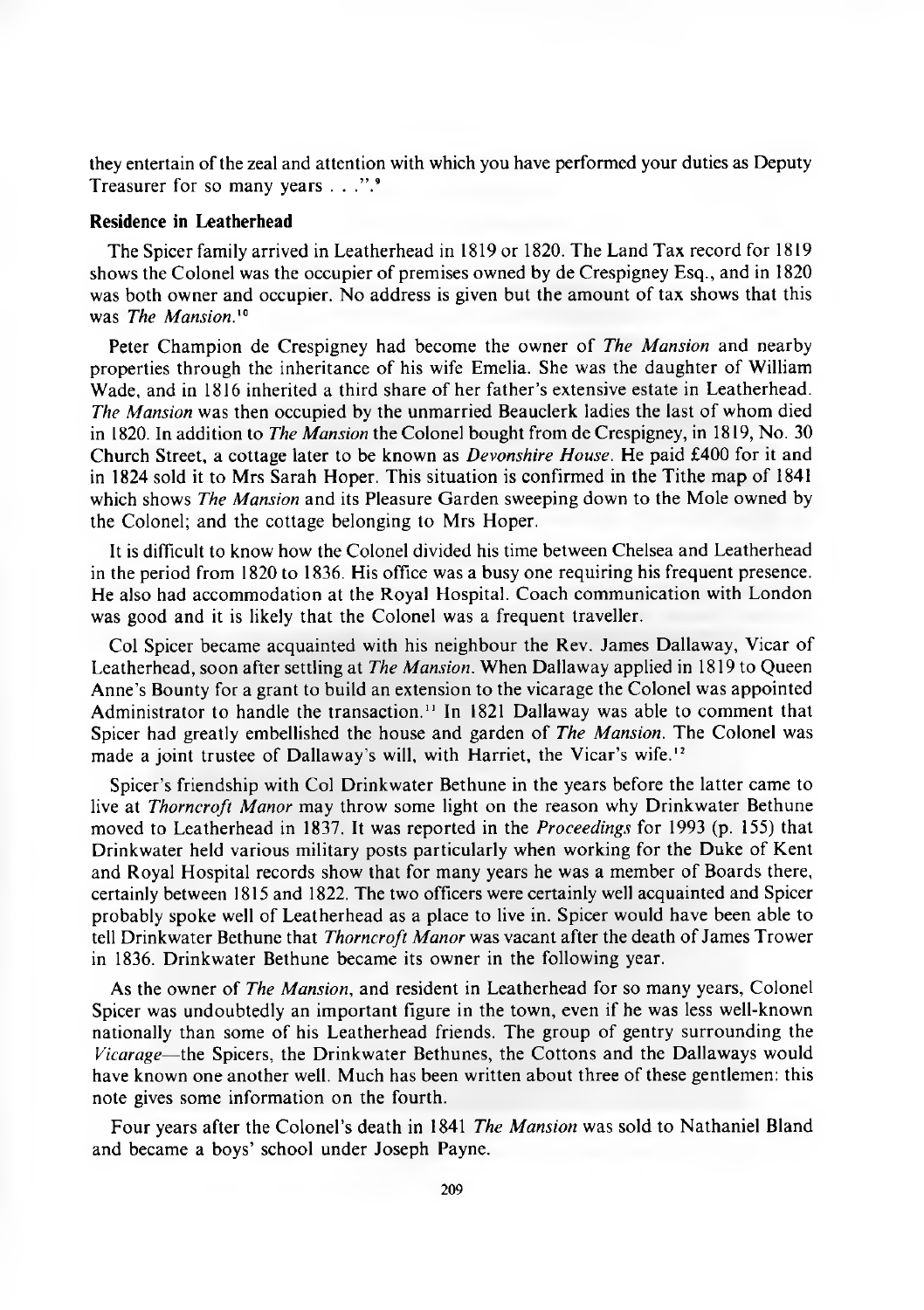#### **NOTES**

- 1. PRO: PROB 6/217.
- 2. Devon County Record Office; *Burke's General Armory* (1884).
- 3. PRO: WO 12/294; WO 12, 141/150; M. A. Mann, *Regimental History of Queen's Dragoon Guards* (1993), p. 168.
- 4. Hertfordshire County Record Office; Rev. T. Hiney, Royal Hospital, Chelsea.
- 5. C. G. T. Dean, *The Royal Hospital, Chelsea* (1950), pp. 267, 274/5, Appendix.
- 6. PRO: WO 250/377, p. 134.
- 7. PRO: WO 164/627.
- 8. PRO: WO 250/390, p. 452.
- 9. PRO: WO 246/10, p. 269.
- 10. Society Records: LX016, LX055.
- 11. W. J. Blair, 'James Dallaway: Additions to Leatherhead Vicarage in 1820', *Procs, LDLHS*, 4 (9), 1985, p. 261.
- 12. PRO: PROB 11, 1833: Dallaway's will.

#### **Acknowledgements**

The author gratefully acknowledges the help of Michael Gainsborough, Secretary, Royal Hospital, Chelsea, the Rev. Tim Hiney, Chaplain of the Hospital and Mr C. S. Gill, Curator, 1st Dragoon Guards, Guards Museum, Cardiff. The College of Arms was consulted on Col Spicer's armorial bearings but searches into their legality were not made.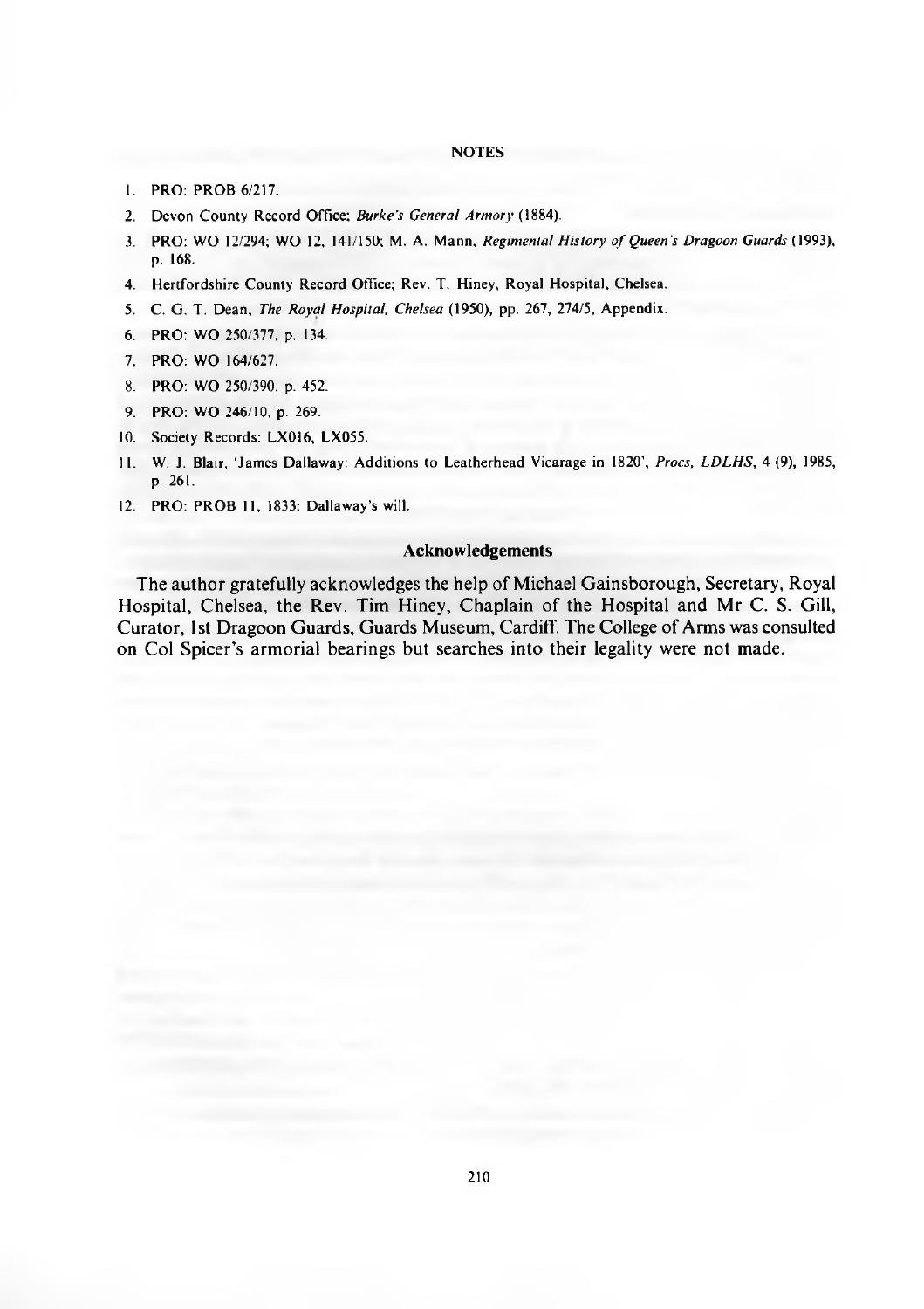### <span id="page-16-0"></span>**ROYAL OAK COTTAGES, HIGH STREET, GREAT BOOKHAM**

#### By S. E. D. FORTESCUE

**I** JNTIL recently, little was known of the three Royal Oak cottages other than that they fronted the High Street (Nos  $18-22$ ), were within the Manor of Eastwick and had a Georgian facade which, as investigation was to prove, gave no indication of their antiquity.

In 1990 the opportunity arose to investigate and restore the cottages. Behind the facade traces of passages became apparent, the meaning of which was obscure, doors were revealed behind plaster and an unusual bressummer became visible. The title deeds commencing in 1733 became available, disclosing a site of 50 ft. 9 in. width and a depth of 206 ft. 6 in. This coincided with the site prior to the extension made in 1965 and the sale of the land at the rear for a public car park.

The report by the Domestic Buildings Research Group (Surrey) found that this row of three cottages disguised a three-bay medieval timber-framed house with jowl posts and a moulded bressummer. There had probably been a suspended upper floor over one bay of the open hall and originally there would have been a half-hipped roof with a gable at the south end. The roof is a clasped purlin structure with wind bracing. There are substantial rafters, original to the house, pegged at the apex. The moulded bressummer is set at the



ROYAL OAK COTTAGES, HIGH STREET, GREAT BOOKHAM. This photograph was taken in 1962 before the alterations made about 1965.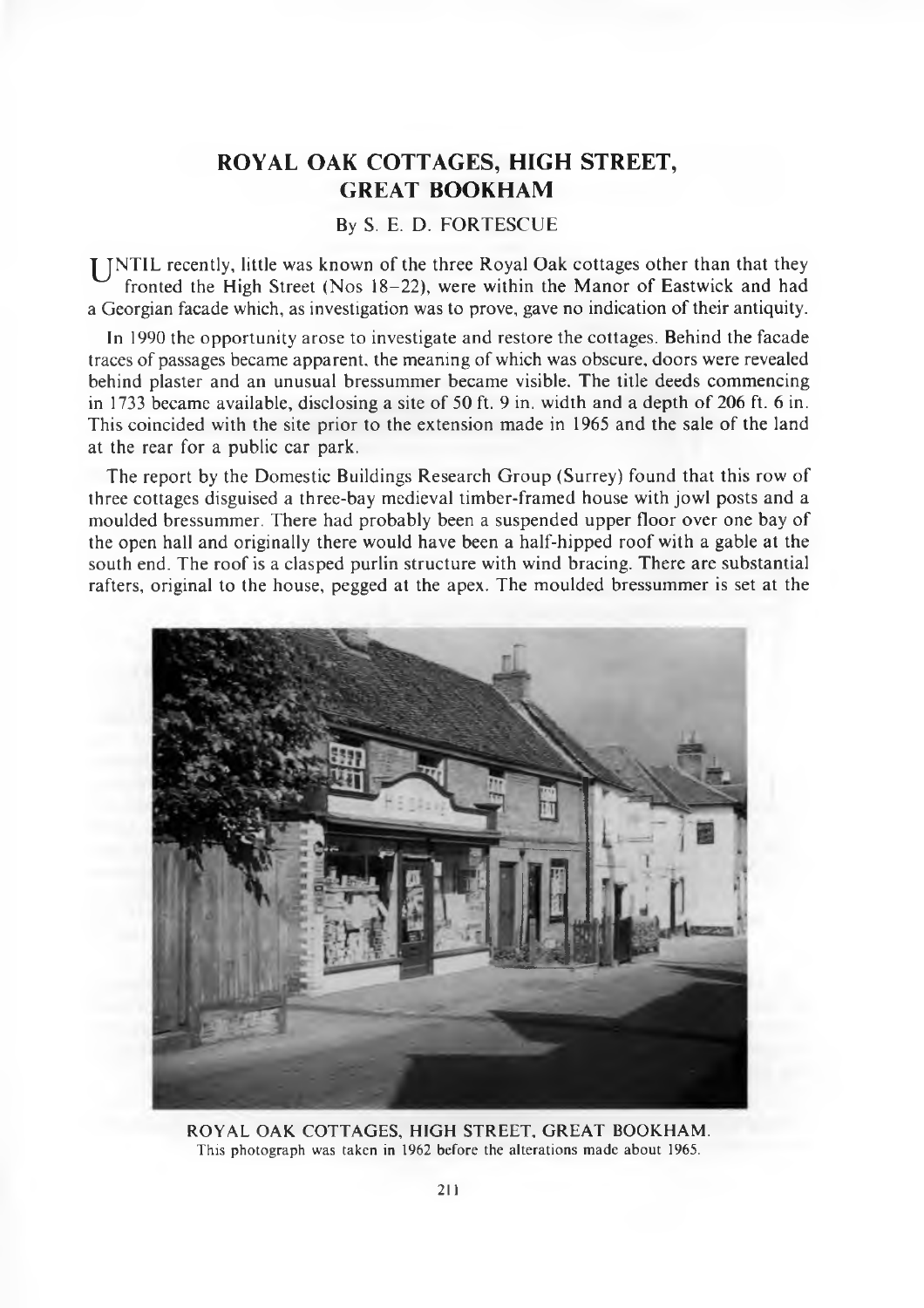

**NOS. 18-22, HIGH STREET, GREAT BOOKHAM, WITH CARPENTER'S SHOP AT REAR.** Based on a 1858 deed.

upper end of the house, of a style that suggests a date  $c.$  1400. The spine beam ceiling in the hall is set into the bressummer which suggests that this bay of the open hall always had a suspended upper floor over the one bay. Upstairs in the solar there is a Georgian partition with short lengths of boarding and a small door, with a nailed high hinge, to a cupboard over the stair. The cellar under the north bay has an ironstone floor of brick-sized pieces laid on edge. Cellars are not usual in houses until the 17th and 18th centuries.

The old timber-framed house was obviously one of some consequence, constructed when there was sufficient space to build parallel to the main street and not gable end on. The two-storey Georgian facade, built in Flemish Bond with a string course, appears to date from the early 18th century. The four evenly spaced upper windows all have closers on both sides and are an original feature of the cladding. The sash frames are set flush with the outside of the wall; this was made illegal by the Building Act 1709 but it continued for some time after this date. It is believed that the second window from the north was probably over the front door and that the rubbed brick window head was directly below. The north window is where one would expect this to be.

Documentary evidence shows that in 1733 the house with other property was owned by Charles Clark who borrowed on its security. This may have significance since it was at this time that the Georgian facade may have been added and the property divided into two tenements with a carpenter's shop at the rear. Clark held the property until 1791. The brickwork at the back of the original house is similar in style but the windows are set back and the sash boxes are hidden behind the brick, indicating a date after the Building Act 1774. The back rooms were probably added in the late 18th or early 19th century.

By 1896 the property was divided into three cottages with the carpenter's shop still at the rear. Two of the cottages were used as the village Telephone Exchange in the early 1920s; the third was associated with the carpenter's shop. The three cottages have not changed in appearance since then except for an extension to No. 22 about 1965; they are now privately occupied.

#### **Acknowledgements**

The author is greatly indebted to the Domestic Buildings Research Group (Surrey) for the use of its report on the Royal Oak Cottages.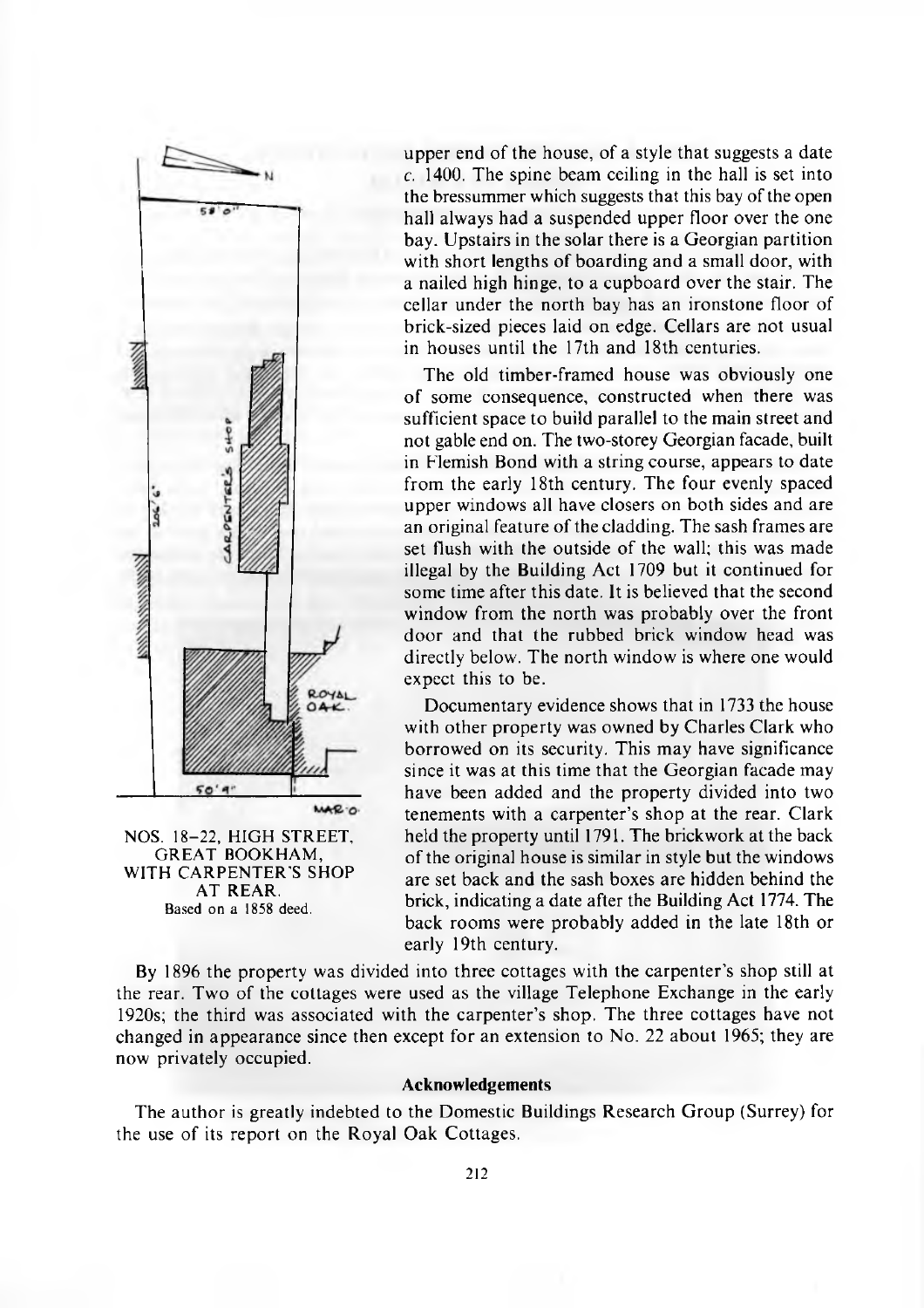### **HAMPTON COTTAGE, LEATHERHEAD: NOTES ON ITS CONSTRUCTION AND THE BUILDING OF A SCALE-MODEL**

#### By A. A. TUFFERY

*J-JAMPTON Cottage*, which became the Leatherhead Museum in 1980, is a small timberframed building in Church Street dating from about the mid-17th century. It may have been a labourer's cottage in its early days but in 1682 it was occupied by the widow of William Fering, a falconer. He was probably a high ranking servant of one of the manors of Leatherhead and his widow's dwelling was likely to have been somewhat better than a labourer's cottage.<sup>1</sup>

In the course of constructing a scale-model of *Hampton Cottage* much was learnt about the carpentry of the original building. The completed model is on display at the cottage.

#### **Basic Construction**

*Hampton Cottage* is a three-bay building, each bay with a ground floor and upper room, with doorways between the upper rooms and a straight passageway from front to back door on the ground floor. The present door and porch were added this century; the original doorway on Church Street is marked by a small window in the front room. There may well have been no doors originally on the upper floor. The original stairway is thought to have been a ladder in the south-east corner of the back room. Most of the timbers in the ground floor, apart from those in the internal cross walls, had been replaced by the



HAMPTON COTTAGE, LEATHERHEAD. Drawing by Betty Eldridge.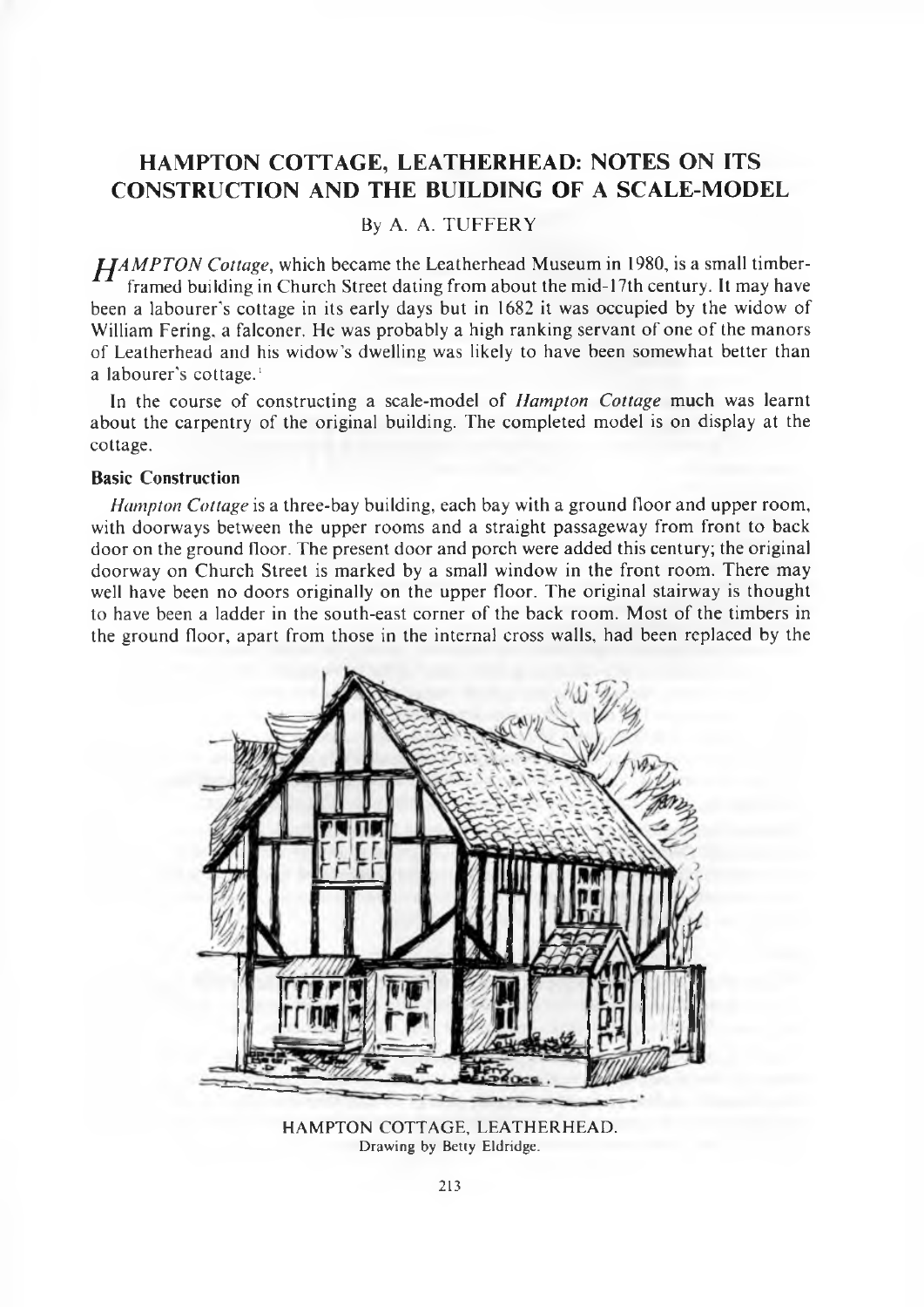time the building was restored in 1979, but much of the original can be seen in the upper floor and roof.

#### **Woodwork**

Old buildings like this are often of oak but elm is the common timber here, perhaps because at the time this wood was the cheaper of the two. Certainly oak was becoming rarer in the 17th century, because of demands by the Royal Navy and iron smelting. During the 16th and 17th centuries elm became as popular as oak for floorboards, purlins, beams and joists, although it was little used outside except for weatherboarding, and underground for pipes.<sup>2</sup> Re-used wood, not uncommon in medieval and later buildings, can be found in the cottage; its careful use would not necessarily harm the building's structure, and it would reduce costs. The presence of carpenters' marks provides evidence that the cottage was built in the usual fashion for its time. Each major cross-frame separating the bays would be laid out in the builder's yard, and the joints marked out as appropriate. The upper (visible) surface would be the main or "face" surface and pegs would be knocked in from this side when the building was erected.

Unlike modern buildings which use sawn timber, most of the 17th century timber would have been hewn or cleft from green timber (that is, wood not fully seasoned). This timber is easier to work than other kinds and in buildings properly jointed and framed it will dry out without risk to the integrity of the structure, even if there is a little distortion. For good work the log conversion needs care. Through-and-through conversion would not have been used for many frame components; instead boxed heart (for main beams, purlins, plates and posts) and halved or quartered logs for joists, rafters, etc. would have been used. This kind of care seems to be evident in at least some of the work in the cottage—the bridging beam in the centre room is certainly halved timber and the joists, where they can be made out, are quartered. The rafters show an acceptable short cut/economy measure. Some of these are quartered from trees so small in section that some of the sap wood, and even the bark, can be seen. Sap wood is unacceptable for wood likely to be exposed to the weather, but it can be tolerated in rafters where it is unlikely to interfere with the wear of the structure. Undoubtedly, 17th century carpenters were as canny as 20th century ones!

Most of the timbers used were undersized judged by the standards laid down by the 1667 Act (after the Great Fire of London in 1666), but this is unlikely to mean that they were inadequate for the purpose. By modern standards timbers in most medieval and later houses were oversized. Perhaps the 'under-sizing' was an economy measure, consistent with local practice, or just because it was a very small cottage.

#### **Joints**

Apart from the careful choice and use of the wood itself, the quality and longevity of a timber-framed house resided in the choice and care used in constructing the joints. Such joints were fixed with pegs only—no nails or glue would have been used in this cottage.

Mortice and tennon joints are by far the most common. The main framework (posts, plates, etc.) was jointed this way and double pegged, and all the studding, but in this case only alternate, wider, studs were pegged; clearly an economy measure for such a small building. The floor joists and the bridging beams were fastened with a particularly sound version of this joint, which was invented in 1510-12 and is still in use today!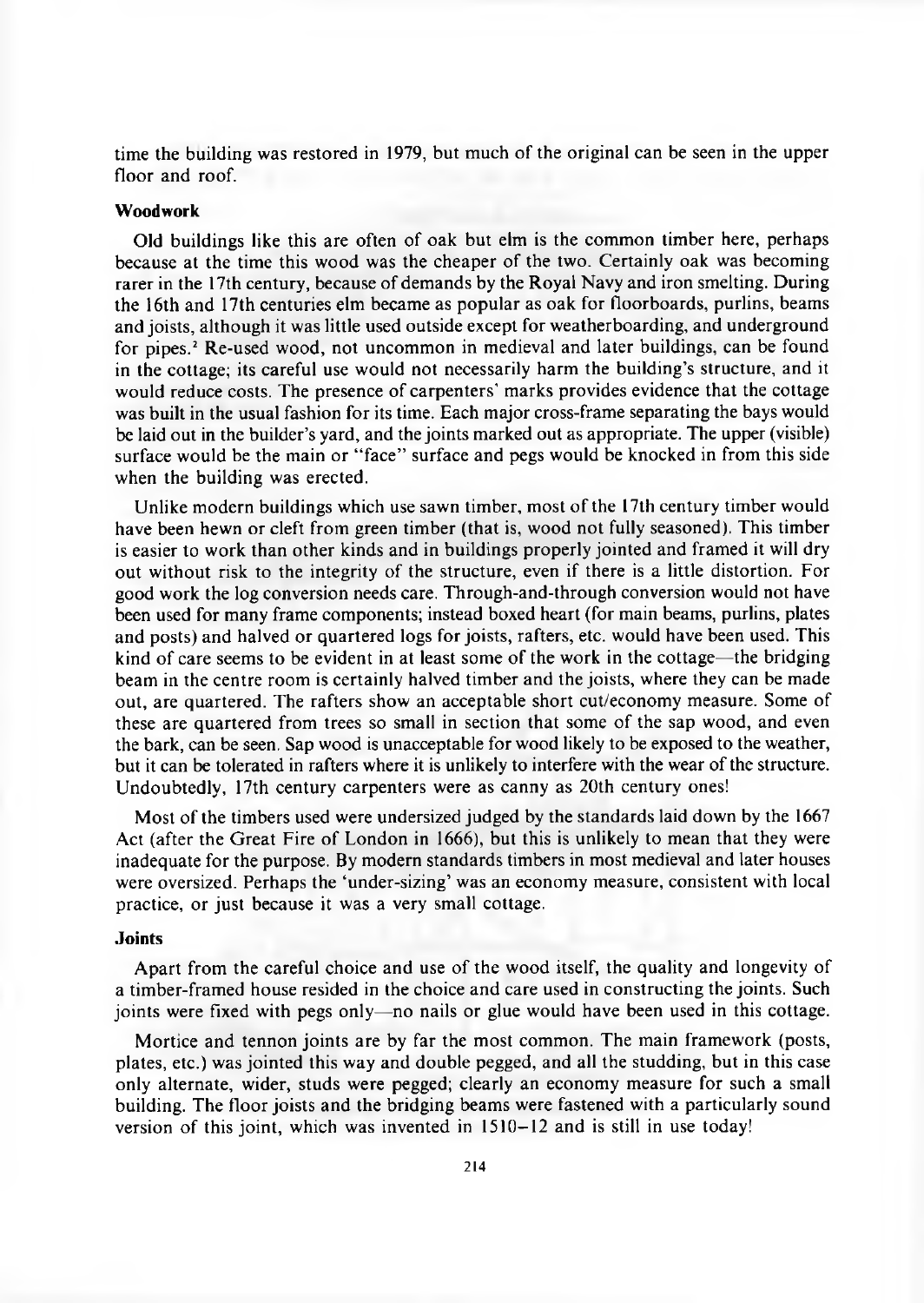

TIMBER FRAME OF HAMPTON COTTAGE. By A. A. Tuffery.

Scarf joints are used to join long timbers end to end. One was found in the wall plate of the middle room and is exposed for show. There could have been similar joints in the ground plates, and there may be one in the corresponding timber on the south wall. The purlins comprise three sections joined by scarf joints.

There are simple half-lapped joints at the top of each pair of rafters, which are easily seen in the upper front room. The rafters also show clear carpenters' marks. The last set of joints, and certainly the most complex, is that joining each corner (or frame) post with the top/wall plate and tie beam, that is, three major structural timbers have to be joined at this point.

#### **Roof**

The roof is fairly simple in structure being built around the four main trusses, with clasped purlins. The pitch (of about  $42/43^{\circ}$ ) suggests that the roof was tiled from the beginning, not thatched.

#### **Doors**

The original doors have long since vanished. In all probability the front door opened directly on to Church Street (then Little Queen Street) in line with the back door, a design feature dating back to medieval times. The scale model has been furnished with doors and hinges of late 17th century style as described by J. Moxon in a classic work of 1678 and referred to by C. A. Hewitt in his recent book on historic carpentry.<sup>3</sup>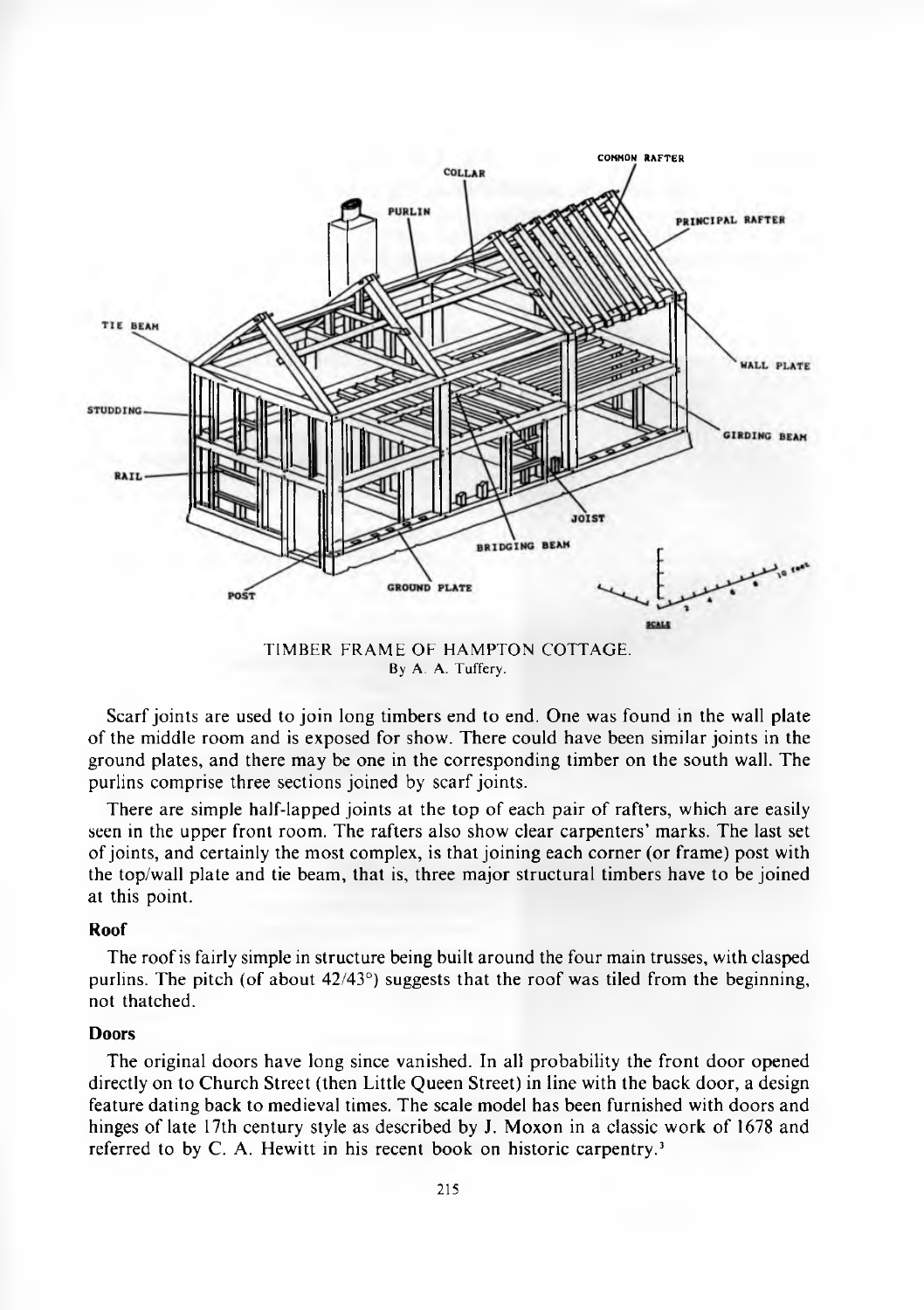#### **Windows**

By 1670, in this type of house, the windows might well have been glazed, with lights in lead frames mounted fairly directly on the main framework. There is one anomalous window in the north wall of the front upstairs room. It is a small unglazed four mullion type, which could have been fairly old fashioned by 1670. It may have had a sliding shutter inside, but there is no evidence of this.

#### **Walls**

Between the studding and main frames the walls are filled with split oak laths, and daubs of clay, dung and hay; the laths were probably plastered over, or at least given a frequent limewash. This can be seen in the upper middle room.

#### **NOTES**

1. J. M. Harding, 'Timber-framed Early Buildings in Surrey: A Pattern for Development, *c.* 1300-1650', *Trans Ancient M onuments Soc.,* 37, 1993, pp. 117-45; Pru H yland, *Hampton Cottage, Leatherhead,* DBRG , 1978; Mary Rice-Oxley, *The Story of Hampton Cottage* (1986, reprinted 1995), p. 4; Edwina Vardey (ed.), *History o f Leatherhead: A Town at the Crossroads* (1988), pp. 310-12.

2. F. W. B. & Mary Charles, *Conservation of Timber Buildings* (1984).

3. J. Moxon, *Mechanick Exercises or the Doctrine of Handyworks* (1678, reprint of 1703 edition); C. A. Hewitt, *English Historic Carpentry* (1980).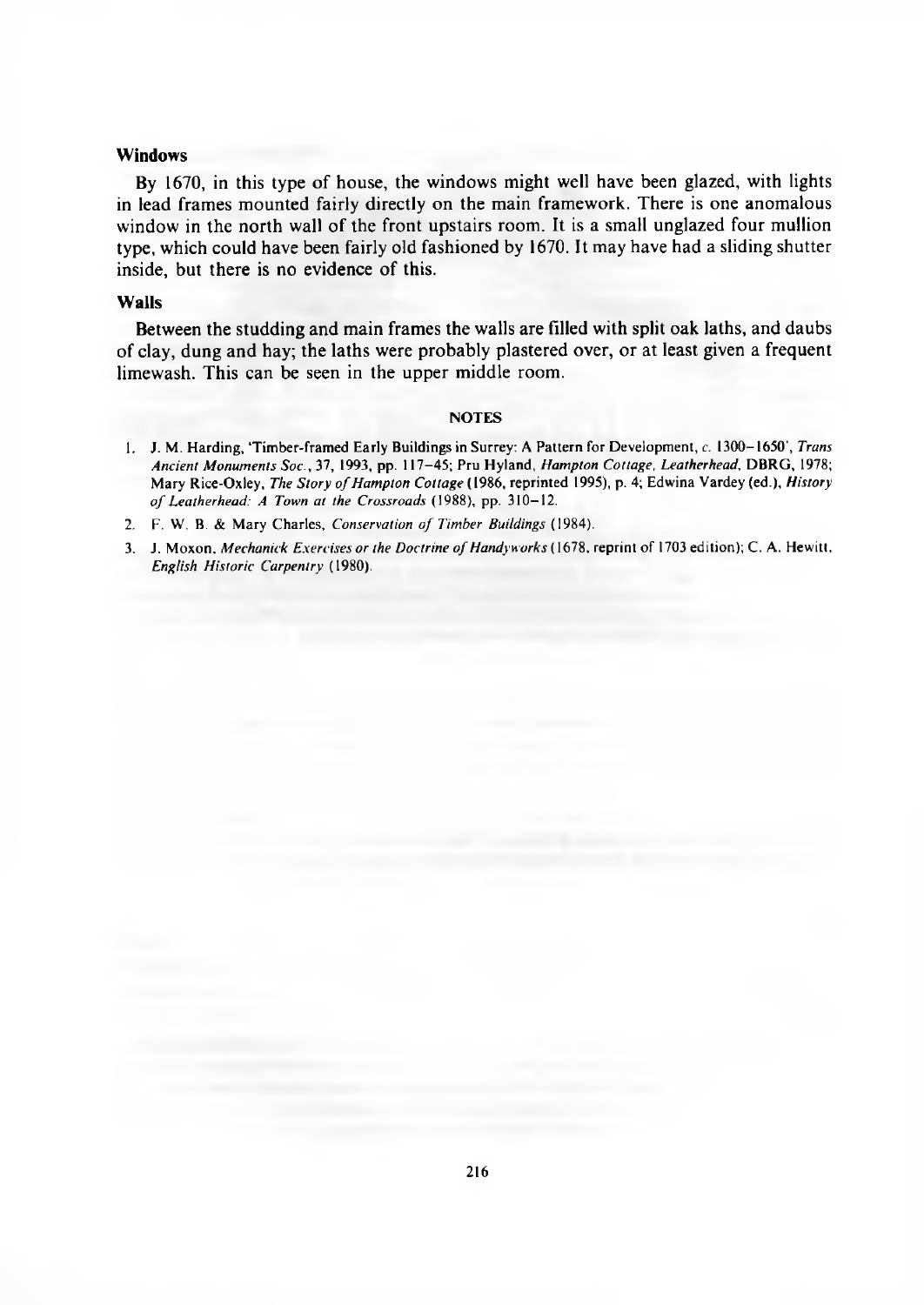### **SEPTIMUS WELLING (1850-1935) A WELL-KNOWN LEATHERHEAD FIGURE ^**

By J. R. CLUBE R. Clubs

**GEPTIMUS** Welling, the distinguished figure in the photograph below, was born in Ashtead  $p_{\infty}p_{\infty}$ on 22nd October 1850 where his parents, John and Ann Welling were in service. His father had died by the 1851 census leaving his mother with several children. Septimus is thought to have received schooling until his tenth year; and when eighteen became a

footman in the household of Sir Samuel Martin. Baron of the Exchequer, and Lady Martin, in Eaton Square, London. While in that employment he visited Brussels shortly after the fall of Sedan in the Franco-Prussian war.

In February 1872 he left the Martins' employment at this own request, with a very good reference, in order to go to America. He sailed steerage from Liverpool to Portland, Maine, and later wrote of going to Montreal, thence to Toronto and Chicago. He then went to Keokuk, Iowa, on the banks of the Mississippi and later to a fruit farm in Illinois. Finally he reached Philadelphia where he worked in a joinery mill. He returned to England briefly at the end of 1873 during which time he became engaged to Julia Randall of Brighton. He went back to Philadelphia alone but after a few months returned in 1874 to England. The following year he obtained permanent employment with Emily Moore at the Swan Hotel, Leatherhead and in 1876 married Julia.

In 1884 Septimus Welling applied for a post of Relieving Officer at the Epsom Union, an application supported by an impressive array of references.<sup>1</sup> Emily Moore of the Swan Hotel said she had employed him in a position of trust; Abraham Dixon of Cherkley Court had employed him occasionally; and Edward Budd of Vale Lodge wrote in a similar vein. His application, countersigned by more than 20 residents of Ashtead, Bookham and Leatherhead, was successful and he was made responsible for the Leatherhead district. The post involved giving support in cash and kind to the local poor; Welling's daughter Lilian later recalled travelling with him on occasion in a donkey-cart to



SEPTIMUS WELLING. Welling is wearing the uniform of the Volunteer Training Corps, raised during the First World War. Courtesy, Mrs R. J. Pickett.

*dry-r^t.*  $2000$ 

W ELLINGS

Viscarca

See reeso  $\lambda$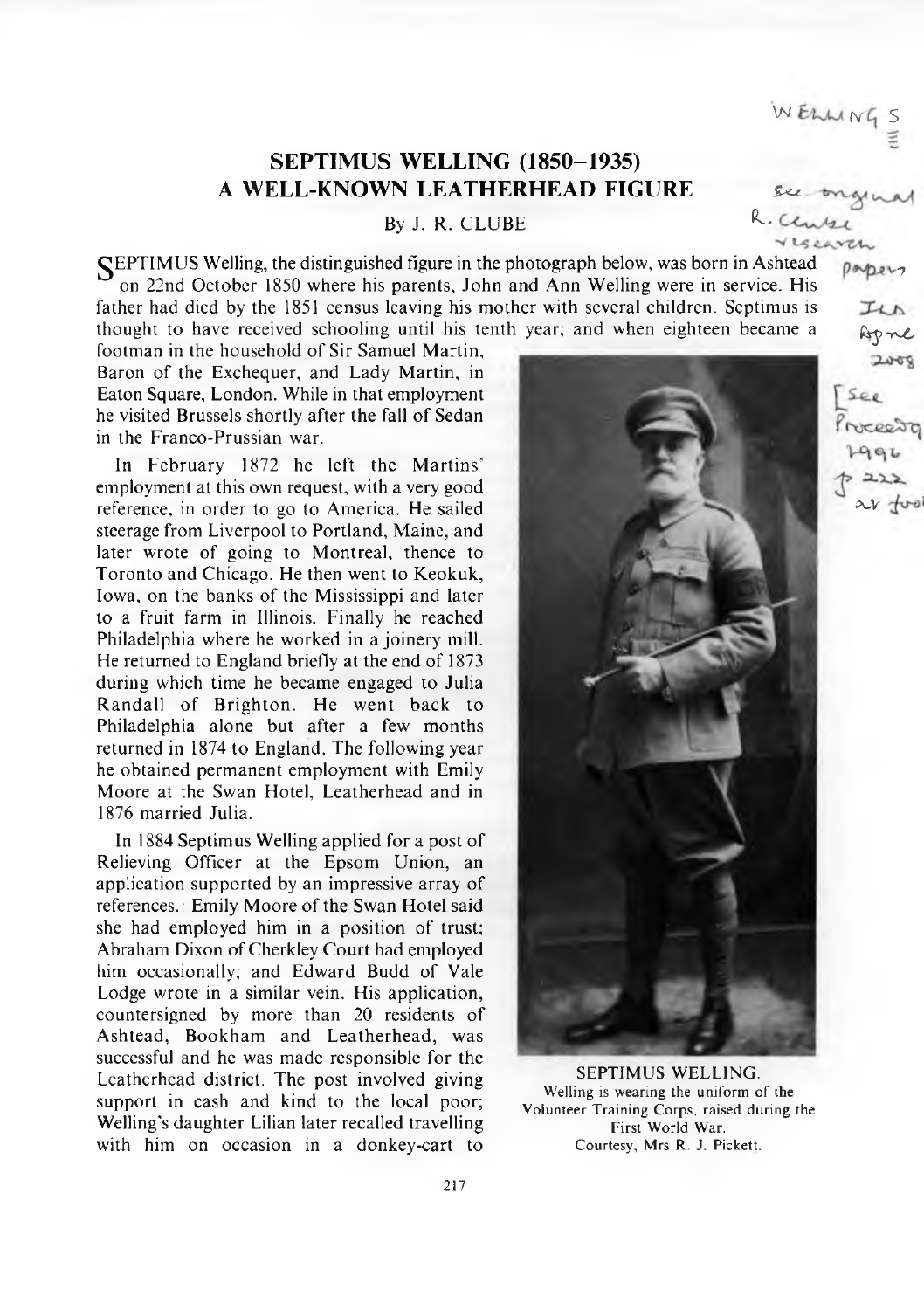addresses in Fetcham. With this appointment he continued in the employ of Emily Moore at the Swan and it is reported that King Edward VII, when lunching there on Derby Day, commented favourably on his appearance—" Your Cellarman would make a damn fine Bishop".

The uniform Septimus is wearing in the photograph is that of the Volunteer Training Corps (VTC). This was set up shortly after the outbreak of war in 1914 and was disbanded in  $1919<sup>2</sup>$  Its purpose was to encourage those who were not eligible for service in the army for whatever reason—and Septimus was already in his sixties—to acquire basic military skills of drill, and musketry etc. Units were used in a great variety of ways from guarding vulnerable points to off-loading railway supplies. In addition to Welling's VTC service and his other responsibilities, he was for a time during the war the Registrar of Births, Marriages and Deaths. It is known from a contemporary photograph that he took part in the peace celebrations in Leatherheead in 1919.

The press account of Welling's funeral in December 1935 stated that he had remained Relieving Officer as well as School Attendance Officer until his retirement after the First World War. It was also reported that he was one of the oldest members of the Leatherhead Institute and had been Vice-Chairman of its Committee of Management for many years. Institute records show that he had been a member of the Entertainment Committee also; and that he finally retired from the General Committee in 1932 at the age of 82.

Septimus and Julia (1854-1909) had three children: John Percival; Lilian who married Thomas Stedman; and Emily Beatrice (1878-T914) who remained unmarried and was a teacher at Poplar Road School.3 Descendants of Septimus Welling are still resident in Leatherhead.

 $NOTES$   $1934$  see to the

1. Society Records. LX 1013.

Apne 2. *Volunteer Forces: the Volunteer Training Corps in the Great War*, Official Record of the Central Association of Volunteer Training Corps (1920). Imperial War Museum Library.

3. Edwina Vardey (ed.), *History of Leatherhead: A Town at the Crossroads* (1988), p. 218.

#### **Acknowledgements**

H. G. Riddlestone, Chairman of the Trustees of the Leatherhead Institute, kindly supplied information on the positions held by Welling at the Institute. Family information was generously provided by Miss Joan Stedman, Septimus's granddaughter, based on personal knowledge and augmented by letters, birth certificate and photographs.